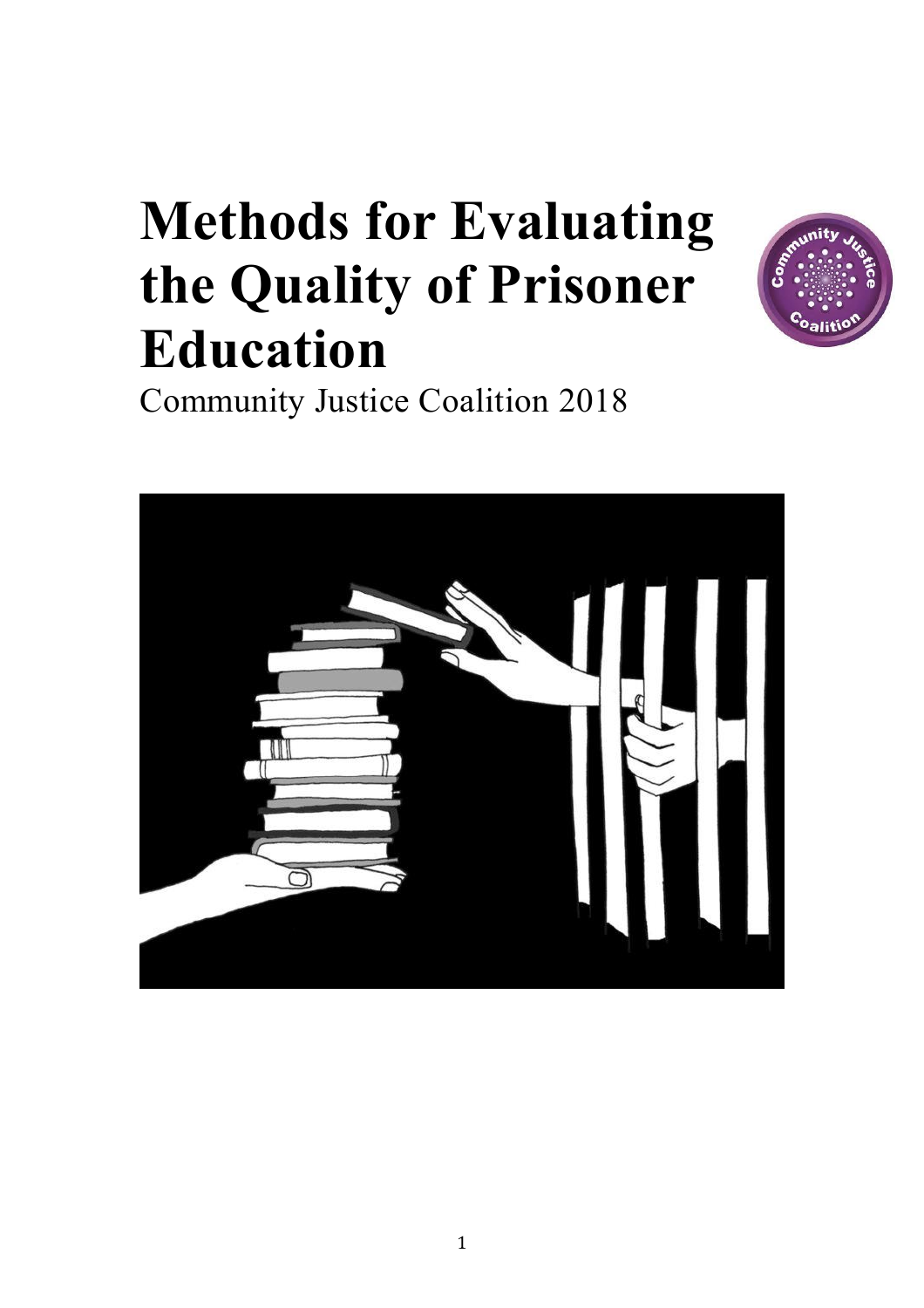## **Table of Contents**

| 2. Standards dictated by Australian Skills Quality Authority (ASQA)             |  |
|---------------------------------------------------------------------------------|--|
| 3. Current Delivery of Education in NSW Correctional Facilities11               |  |
| 4. Current Methods of Assessing Effectiveness of Education in the Prison System |  |
|                                                                                 |  |
|                                                                                 |  |
| 5.1 OECD Evaluation of the Quality of Teaching by Independent Body  15          |  |
|                                                                                 |  |
|                                                                                 |  |
| 5.1.3                                                                           |  |
| 5.2 Standardised Testing: Examining Changes in Student Performance              |  |
|                                                                                 |  |
|                                                                                 |  |
| 5.2.2 International Standards for Measuring Student Performance through         |  |
|                                                                                 |  |
| 5.2.3 Programme for the International Assessment of Adult Competencies (PIAAC)  |  |
|                                                                                 |  |
| $5.3 -$                                                                         |  |
|                                                                                 |  |
| 5.4.2 Experience Based Questionnaire completed by incarcerated students  27     |  |
|                                                                                 |  |
|                                                                                 |  |
|                                                                                 |  |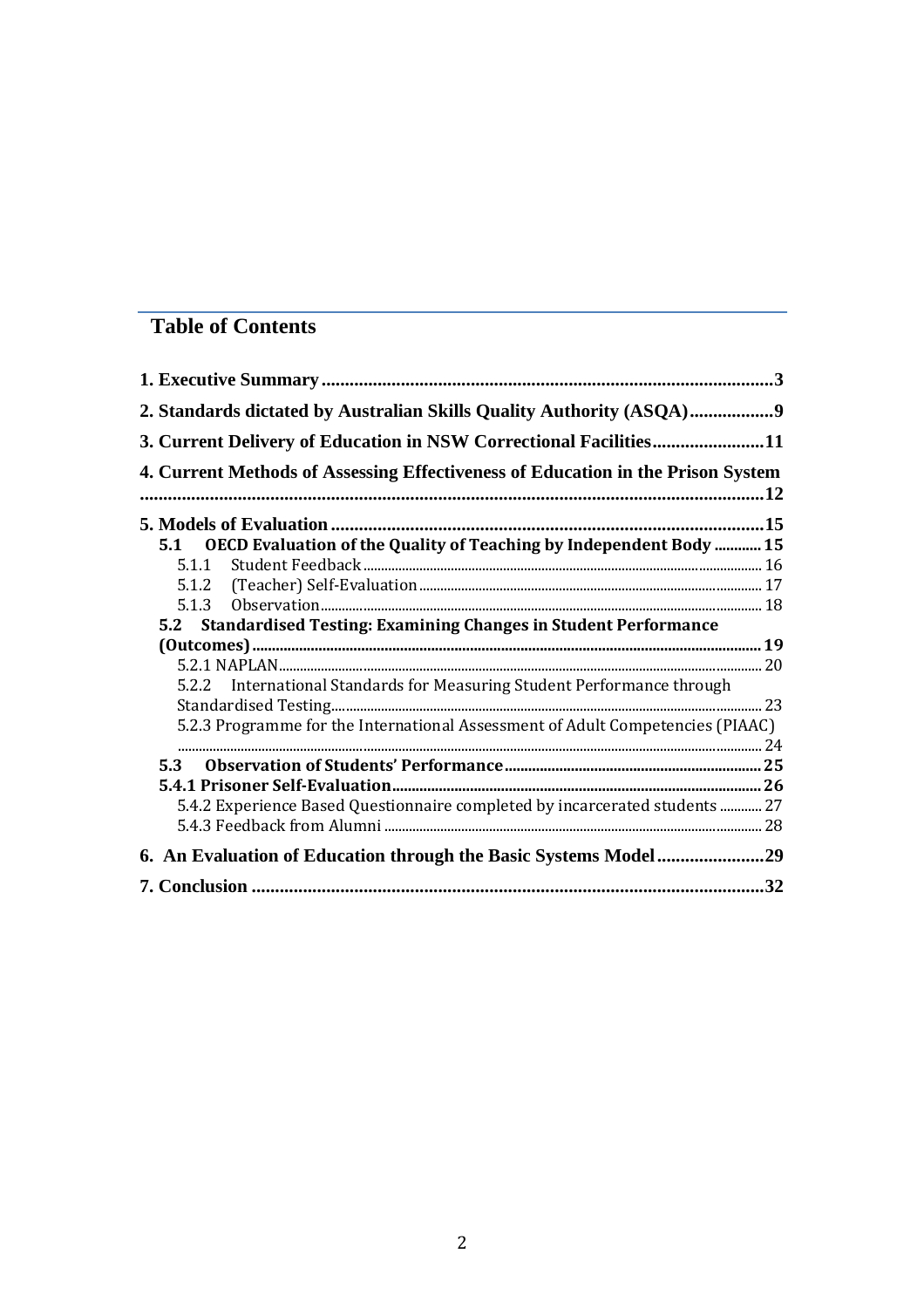#### **1. Executive Summary**

Access to quality educational services in prisons plays a pivotal role in reducing recidivism and facilitating social integration of formerly incarcerated individuals after their release. <sup>1</sup> However, prisoner education remains largely unregulated, particularly in light of its recent privatisation by the New South Wales (NSW) Government. <sup>2</sup> Currently, the NSW Government delegates the role of educating inmates to third party providers, namely BSI Learning who won the contract as the main education provider in May 2017.<sup>3</sup>

The significance of education in prisons has widely been documented in both national and international literature. The recent Rand Report found that inmates who participated in educational activities were 43% less likely to reoffend. <sup>4</sup> More significantly, inmates who participated in education schemes saw an improvement in their self-esteem, confidence, mental health, and employment opportunities. <sup>5</sup> Additionally, completion of educational classes has been shown to reduce the proportion of time ex-prisoners spent on welfare. <sup>6</sup> These findings highlight the necessity of ensuring that education services in prisons are effective and provide a platform for prisoners to gain better education.

Research into the prisoner education industry has revealed that the standards and procedures for evaluating quality are elusive and often misleading. Historically, there has been little to no standardised guidance or procedural framework by which the quality of prisoner education could be evaluated. Often affected by the politics of education and the various stances of political party agendas within this area, the varied and dynamic ambits of prisoner education have not been solidified into a stable body of legislation/regulation and have hence remained enigmatic. Recent research

< [https://www.correctiveservices.justice.nsw.gov.au/>](https://www.correctiveservices.justice.nsw.gov.au/).

<sup>1</sup> Lois M. Davis, Robert Bozick, Jennifer L. Steele, Jessica Saunders, Jeremy N. V. Miles, 'Evaluating the Effectiveness of Correctional Education: A Meta-Analysis of Programs That Provide Education to Incarcerated Adults'. *Rand Cooperation, (*2013) < www.rand.org/pubs/research\_reports/RR266.html> <sup>2</sup> Justice of New South Wales Government, *Corrective Services NSW* (2018).

<sup>3</sup> Ibid.

<sup>4</sup> Davis et al, "Evaluating the Effectiveness of Correctional Education: A Meta-Analysis of Programs That Provide Education to Incarcerated Adults" (Santa Monica, CA: RAND Corporation, 2013).

<sup>5</sup> Diseth et al, "Education of prison inmates: course experience, motivation, and learning strategies as indicators of evaluation" *An International Journal on Theory and Practice* 3, 201 [<https://www.tandfonline.com/doi/abs/10.1080/13803610801956614>](https://www.tandfonline.com/doi/abs/10.1080/13803610801956614).

<sup>6</sup> Giles, Margaret. Whale, Jacqui. (2016)'Welfare and Recidivism Outcomes of In-Prison Education and Training.' P8 <http://crg.aic.gov.au/reports/1516/33-1213-FinalReport.pdf>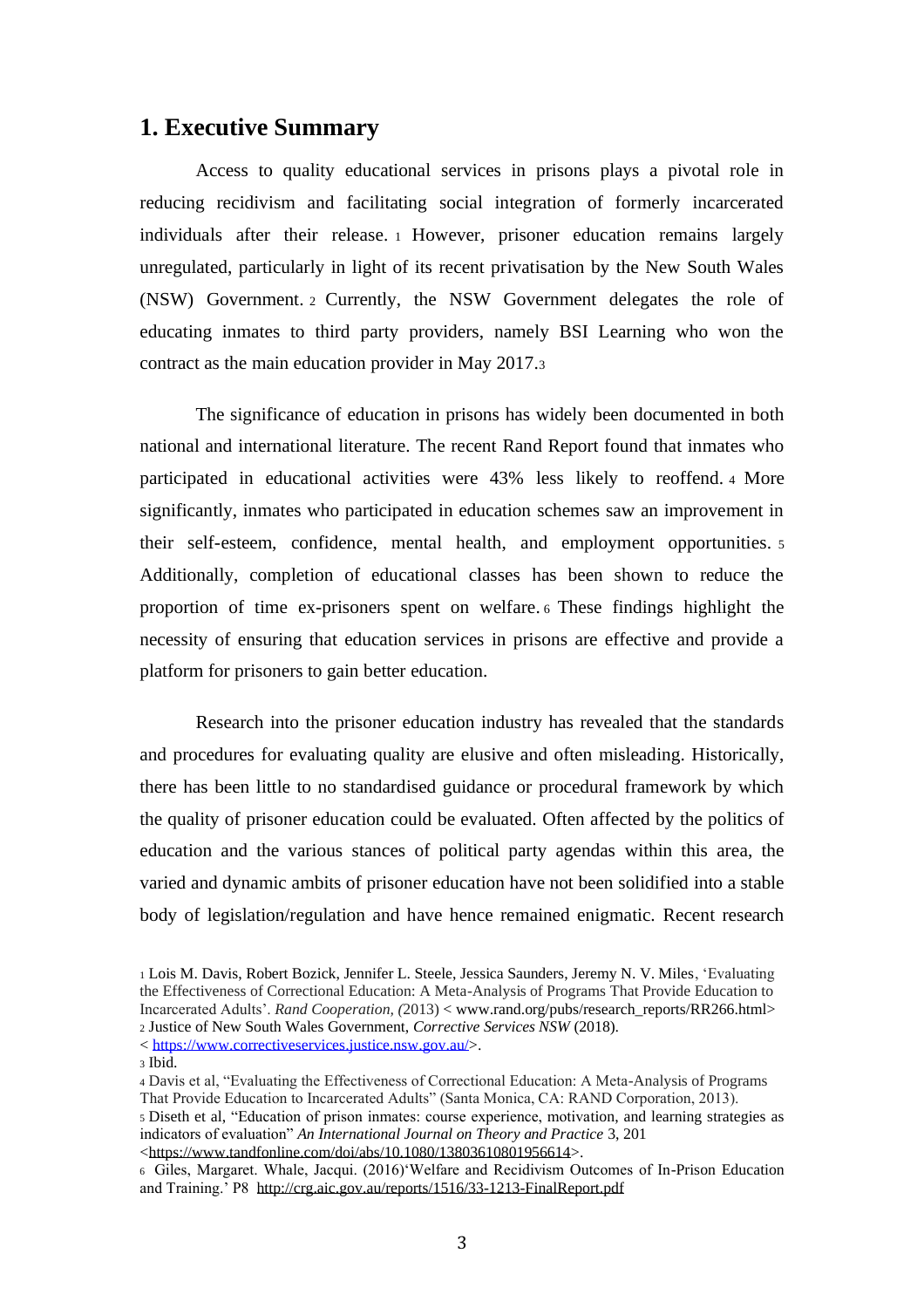reveals that this inability to quantify the quality of teaching resources within the prison system reveals the existence of a research gap in how these methods of education are assessed in relation to their efficacy, optimisation of resources, and reduced recidivism conversion. Given the limited scope of the literature and constricted meta-analyses, it is often difficult to assess whether the prison education regimes are meeting its aims, given there is no clear definition of what success in this area entails, although many have suggested success to embody reduced recidivism conversion rates. What is unequivocally clear is that this area remains nebulous and requires stringent reform to ensure transparency and accountability given the successful rehabilitation of inmates is at stake.

This report serves to explore and discuss the various methods of assessing the quality of the delivery of educational services, and concludes with a proposed method of assessing education within the prison context based on the limitations arising from the current system.

The current national government method of assessing prisoner education is unitarily concerned with the "number of prisoners participating in one or more accredited education and training course under the Australian Qualifications Framework, as a percentage of those eligible to participate."7 This overtly quantitative key performance indicator (KPI) ignores other qualitative indicators. These include certification of courses, successful outcomes, appropriateness of the prisoner's interests, quality of the courses offered, quality of teaching staff, prisoner experience and learning strategies used. It is suggested that new national KPIs should give effect to the importance of education quality and ensuring accountability.

The introduction of a new KPI based on an objective, online, independent NAPLANstyle benchmarking assessment will provide a hybrid quantitative and qualitative factor-based model to measure the effectiveness of prisoner education.

KPI's should include the following: standards of teaching, outcomes of the programs, student evaluation and teacher self-evaluation.

<sup>7</sup> Productivity Commission, "Report on Government Services" (2018), p8, 10, [https://www.pc.gov.au/research/ongoing/report-on-government-services/2018/justice/corrective](https://www.pc.gov.au/research/ongoing/report-on-government-services/2018/justice/corrective-services/rogs-2018-partc-chapter8.pdf)[services/rogs-2018-partc-chapter8.pdf.](https://www.pc.gov.au/research/ongoing/report-on-government-services/2018/justice/corrective-services/rogs-2018-partc-chapter8.pdf)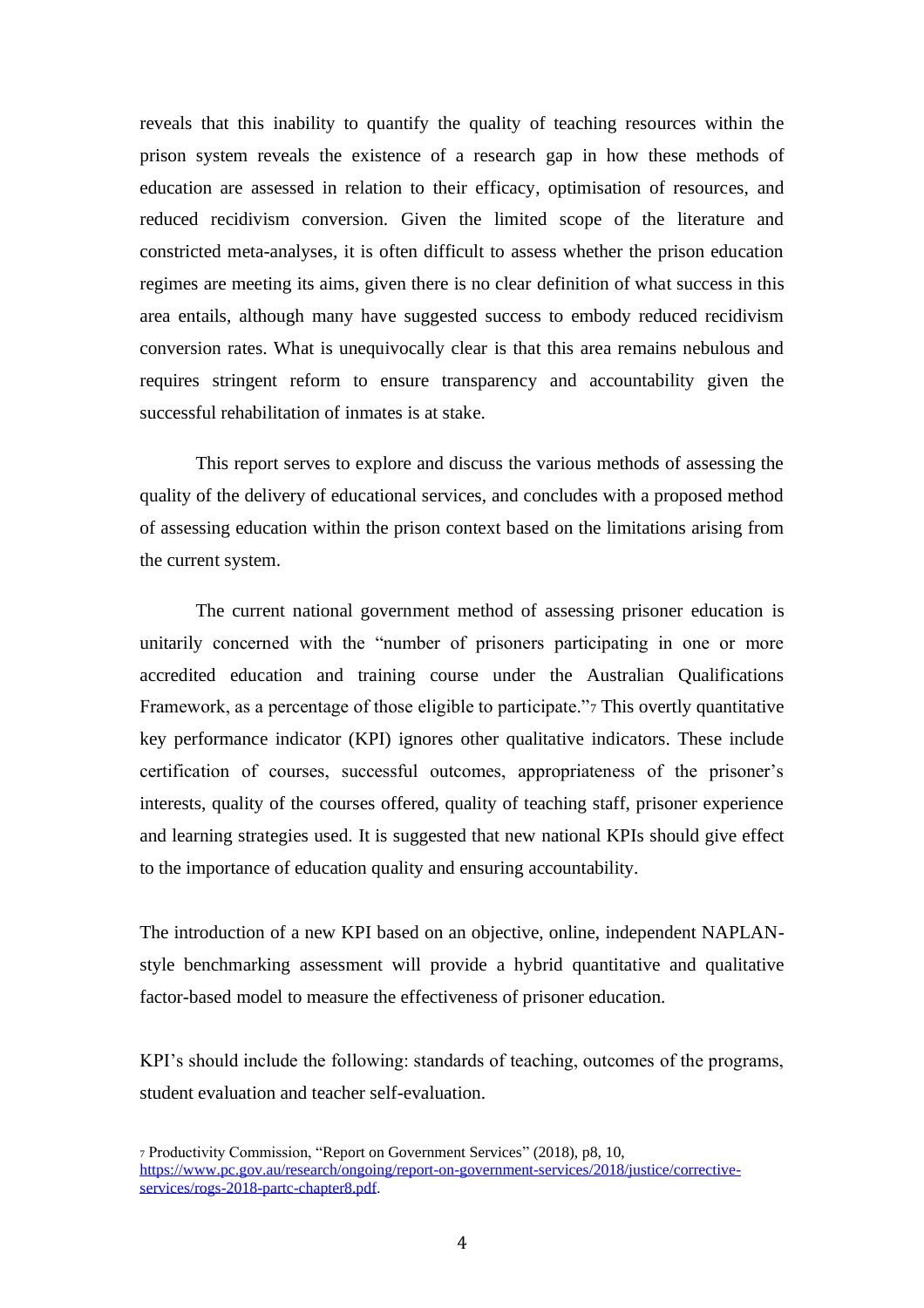#### **1. Standards**

Standards are a key factor in evaluating the quality of both mainstream education and prisoner education. Standards provide "useful tools for making judgements about the effects of teachings"<sup>8</sup> as they allow for more informed decisions on the quality of teachers. Furthermore, standards established within the curriculum can function as a benchmark for the requisite knowledge of teachers, and enable them to convey such knowledge in a practical way.<sup>9</sup> They ensure the creation of a shared language between teaching staff and the various stakeholders in prisoner education, thereby allowing the alignment of teachers, prisoners and the government with the outcomes of the course.<sup>10</sup> It is necessary that standards surrounding the requirement of specialist teaching qualifications, time allocated per student and the form of delivery are implemented in a similar manner to standards within mainstream education. This is necessary because whilst there are requirements for measuring standards in mainstream education, similar requirements for measuring standards in prisoners' education are considerably lacking. With public education becoming increasingly selective about the quality of teachers, the necessity of qualified teachers for prisoner education should be scrutinised just as heavily.

BSI Learning currently employs Certificate IV qualified trainers who are paid \$32/hr, as opposed to university-qualified teachers who are paid \$52/hr. Certificate IV qualified teachers are not qualified to work in schools within the mainstream education framework. This is a significant demarcation of the poorer quality and standards of teaching in prisons when compared to mainstream education. Furthermore, university-qualified teachers, by virtue of their extensive training, have acquired the ability to personalise and tailor the curriculum to the specific student needs. As demonstrated by the first Australian Institute of Teaching and School Leadership (AITSL) standard, an ability to consider the individual needs of each

<sup>8</sup> Elizabeth Kleinhenz and Lawrence Ingvarson, 'Standards for Teaching: Theoretical Underpinnings and Applications' (Research Report New Zealand Teachers Council, 2007).

<sup>9</sup> OECD Publishing, *OECD Education Working Papers No. 174.: What difference do standards make to educating teachers? A Review with Case Studies on Australia, Estonia and Singapore* (2018). <sup>10</sup> Nóra Révai "What difference do standards make to educating teachers?: A review with case studies on Australia, Estonia and Singapore", (*OECD Education Working Papers* No. 174, 2018).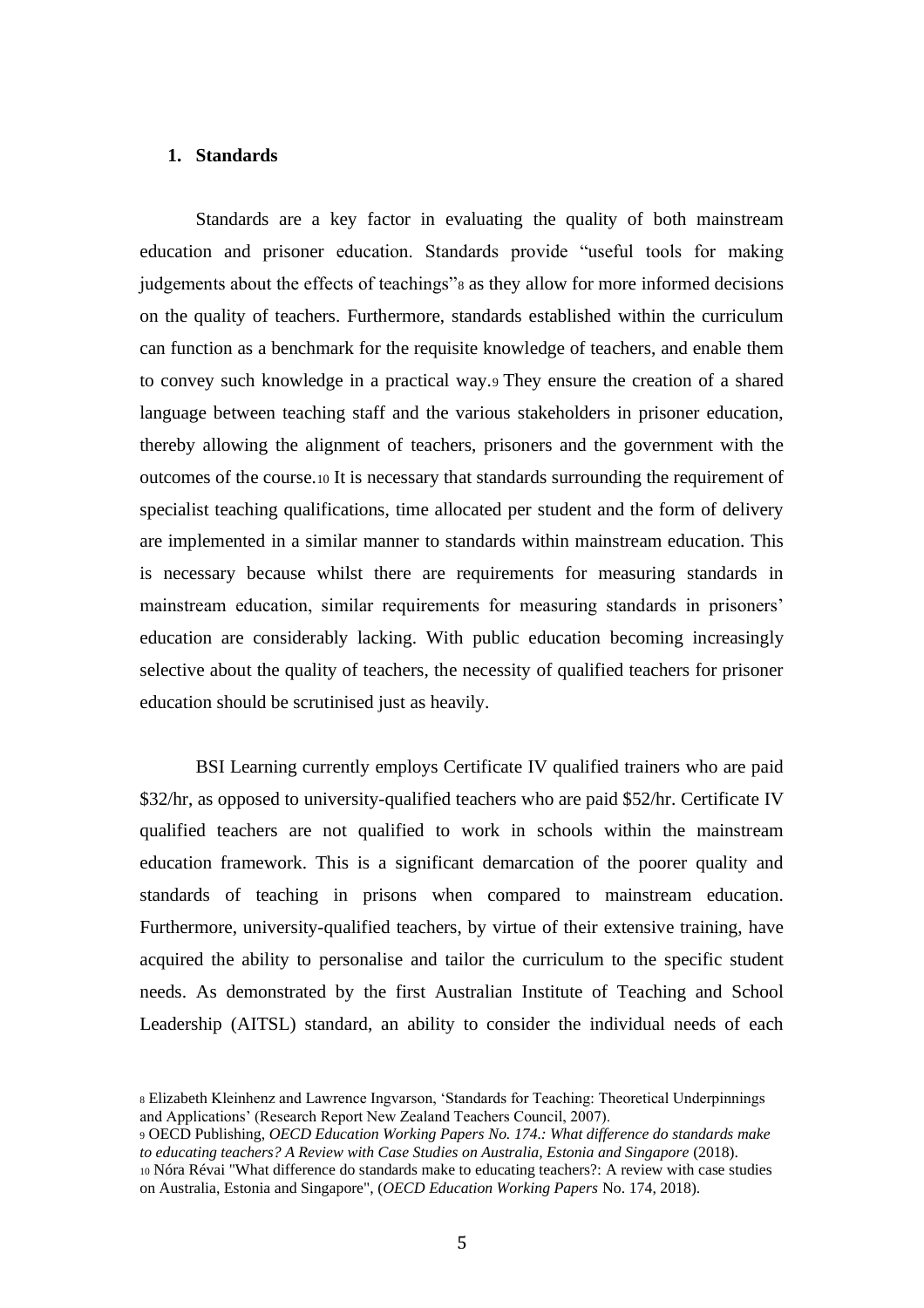student is a measure of effective teaching within mainstream schooling.<sup>11</sup> Utilising this approach within prisons would ensure a more meaningful and dignified educational program due to the diverse circumstances presented by individuals within the prison system. Moreover, specialist training with disabilities and incorporating artistic practices into learning creates pathways for students who might otherwise struggle with the more conventional forms of literacy and numeracy. This undoubtedly ensures optimal participation of every student, thus demonstrating that there is recognition of potential inhibiting factors. The importance of this is recognised by Article 1.6 in the AITSL Professional Standards for Teachers.<sup>12</sup>

#### **2. Outcomes**

Outcomes refer to the objective assessment of student ability, prior to and post delivery of an educational program that has been administered in a specific way. After a literature review into studies that have tested the quality of learning for prisoner education, it is clear that very little research has been conducted in this area and is consequently inconclusive.

Minister Elliott adopted the significance of this "Outcomes" category when he told Parliament on the 4 September 2018, "This is a great success story for the commissioner and the team at Corrective Services NSW. The number of inmates completing literacy and numeracy programs has increased by 53 per cent since I have been the Minister."<sup>13</sup> It seems essential that the quality of BSI Learning's prisoner education be assessed before and after assessments of students involved.

Hence, we propose that a method of conducting that draws inspiration from an online NAPLAN-style test, or a test mimicking the OECD's survey of Adult Skills, to measure literacy and numeracy skills of students before and after completing education programs. As this is an external test, it would speak highly to the reliability

<sup>11</sup> Australian Institute for Teaching and School Leadership, 'Australian Professional Standards for Teachers' (Teaching Standards Report, Australian Institute for Teaching and School Leadership, 2010). <sup>12</sup> Ibid.

<sup>13</sup> Commonwealth, Parliamentary Debates: Examination of proposed expenditure for the portfolio area, PORTFOLIO COMMITTEE NO .4 – LEGAL AREAS, Legislative Council, Tuesday 4 September 2018.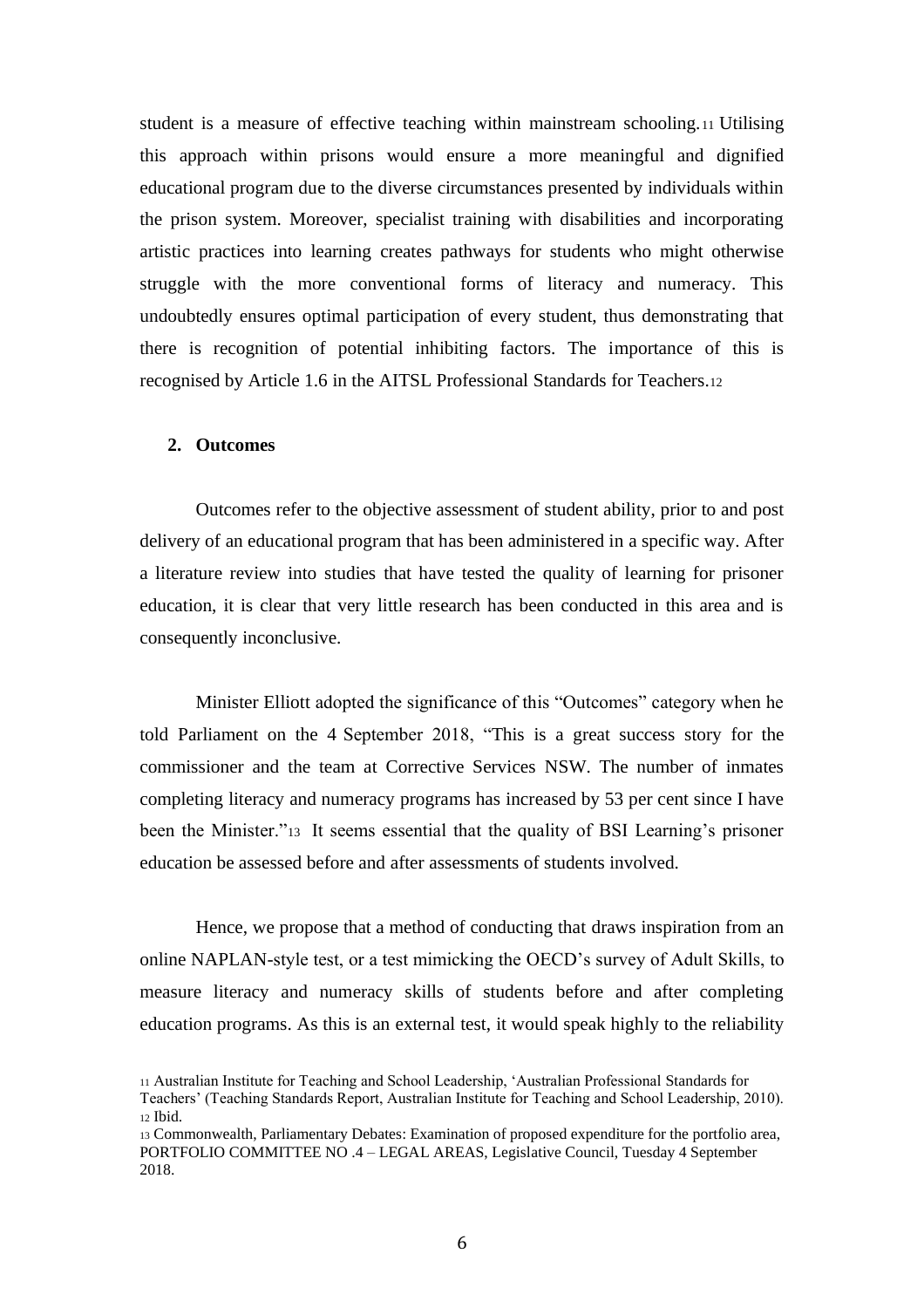of the results, given they would be independent of any administrative interference or systematic biases within the prison system.

#### **3. Students**

Evaluation by students is an essential part of determining the quality of prisoner education. We propose that a method of evaluating teaching quality is through the OECD program. Student feedback and evaluation is used in the OECD module, as a qualitative method for analysing teaching strategies at a base level. By engaging in rigorous student feedback regimes, student evaluations provide constructive insight for education providers regarding the most effective methods of delivery and areas of potential improvement thus facilitating a more efficient and effective prison education system. Further to this, by allowing students to communicate with education providers via the feedback network, incarcerated inmates are more likely to actively participate and continue with the educational programs given their feelings and opinions are forming an integral part in shaping how the educational programs are administered. This feeling of inclusion is highly conducive to prisoner welfare and participation, thereby reducing the risk of recidivism and rehabilitating prisoners in line with restorative justice aims.

#### **4. Teachers**

Evaluation by teachers themselves would be an effective way of assessing the quality of education provided by BSI Learning. Through teacher-based questionnaires proposed in 4.1.2, the standard of current teaching can be addressed.

To further improve accountability of BSI Learning trainers, it would also be significantly useful for trainers to be evaluated professionally by qualified teachers, perhaps even working in collaboration with or under supervision of these qualified teachers. As a general model for evaluation, the Mississippi Jackson Public School District teacher performance evaluation sheet may be used. It integrates not only student/learner feedback, but includes criteria that are most effective when evaluated by another trained educator, including effective planning and implementation of lesson plans, thorough knowledge of curriculum and subject matter, provision of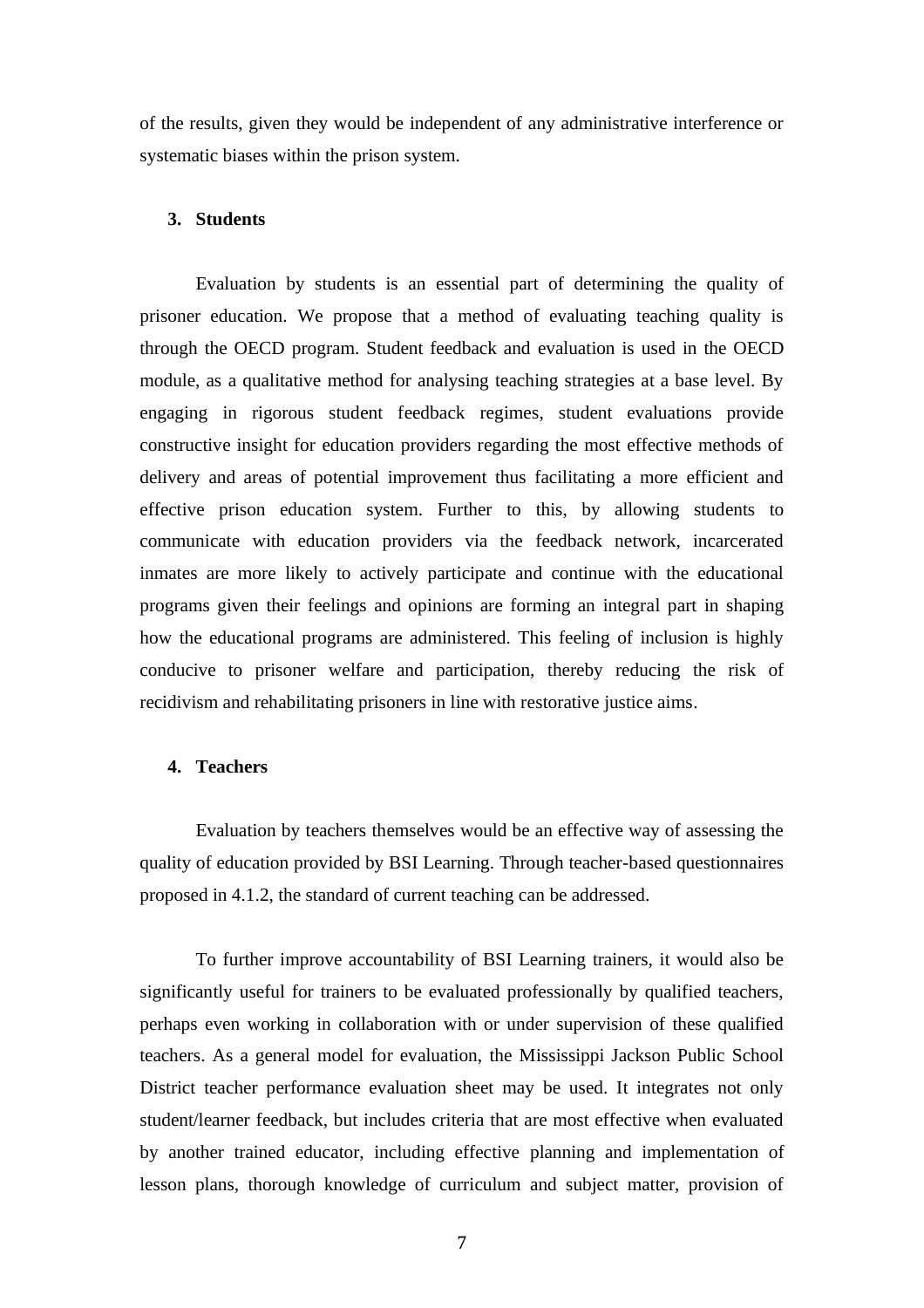appropriate evaluation and feedback to students.<sup>14</sup> The development of a similar tool for trained educators to determine the capabilities of BSI trainers within prisons is highly advised to ensure the quality of prisoner education. In doing so, the education system is subject to scrutiny and constructive criticism from various community groups and stakeholders involved which will only better the future of prisoner education alongside the strengthened and reformed KPI measures.

Inclusion of the factors delineated above within the new KPI framework ensures that the qualitative measures of education quality assert equal significance to its quantitative counterpart. Performance.

#### **Recommendations**

This report follows an extensive international literature review into the evaluation of the quality of prisoner education since its privatisation by the NSW Government. The introduction of BSI Learning as a monopolistic education provider in NSW amended the delivery of prisoner education in the state. University qualified education officers have been replaced by trainers who hold a Certificate IV in Training and Assessment. Currently, the success of the prison education system is assessed through the number of prisoners who participate, rather than examining the quality of education being received. However, it is insufficient to merely consider the number of prisoners exposed to education as "quality educational program evaluation includes both quantitative and qualitative measures".<sup>15</sup> The current assessment model fails to attribute the effectiveness of prisoner education to its fundamental objective in reducing recidivism and rehabilitating prisoners, rather arbitrarily denotes success as a quantitative value of exposure. Thus, this report seeks to propose new models of evaluating prisoner education that will allow for a more holistic evaluation, examining both the quantitative and qualitative effects of prisoner education based on the limitations arising from the current system.

<sup>14</sup> Earl Watkins, 'Jackson Public Schools: Teacher Evaluation Handbook', Jackson Public Schools, [<https://www.nctq.org/dmsView/81-07>](https://www.nctq.org/dmsView/81-07).

**<sup>15</sup>** Katherine Schilling & Rachel Applegate, 'Best methods for evaluating educational impact: a comparison of the efficacy of commonly used measures of library instruction' (2012) 100 *Journal of the Medical Library Association* 258.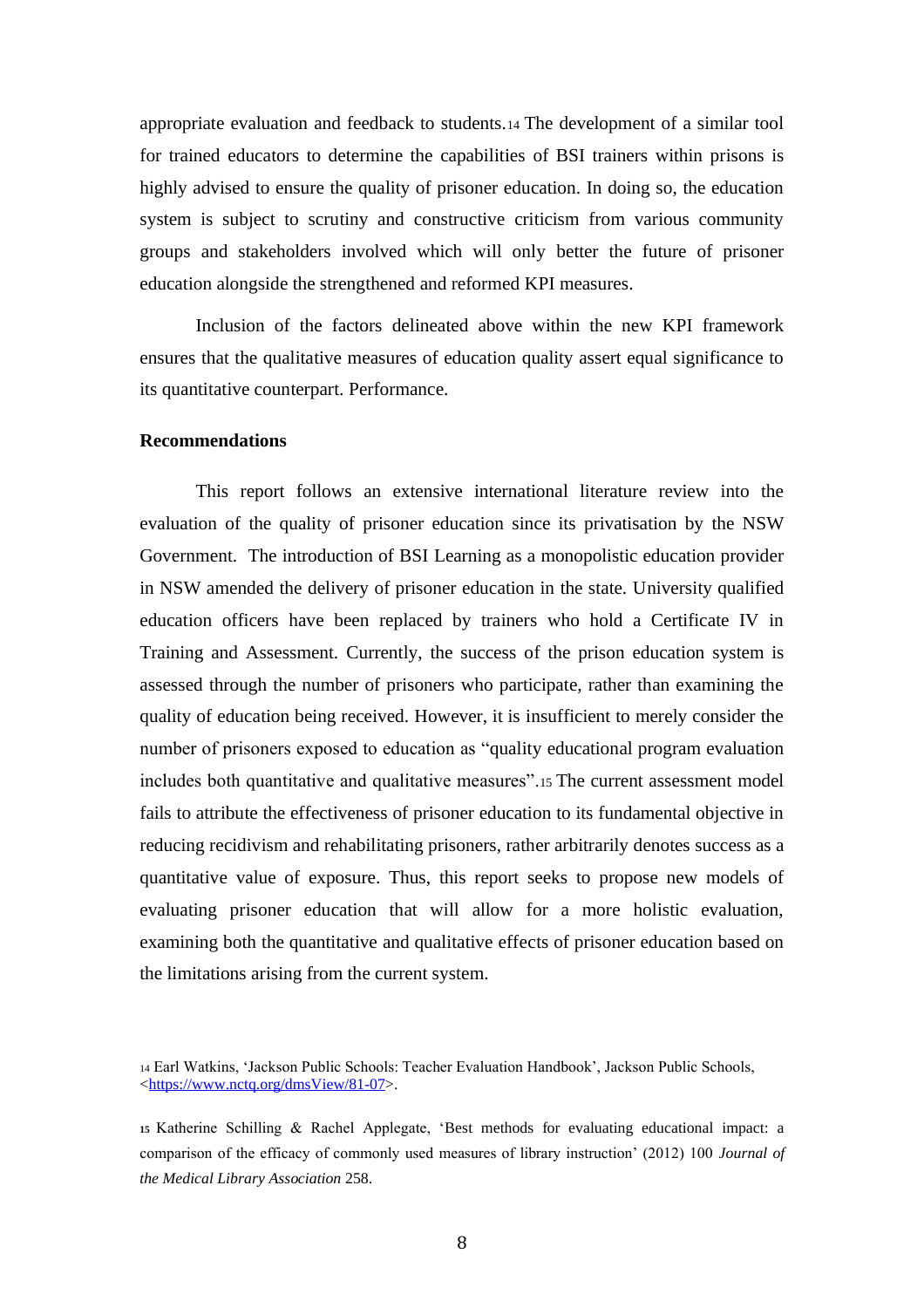This report proposes the inclusion of a greater number of diversified Key Performance Indicators (KPIs) within the scope of assessing of the quality of prisoner education. Gaining support for these new criteria entails discussion with the various stakeholders involved, including prison administrators and service providers in addition to Audit Offices and the Productivity Commission for final approval. This investigation has identified four key factors that will allow for both quantitative and qualitative evaluation. The four measurable assessment criteria areas are Standards, Outcomes, Students and Teachers. For the purpose of this proposal, each of these criteria is defined this report.

## **2. Standards dictated by Australian Skills Quality Authority (ASQA)**

Given the current national government method of assessing prisoner education is primarily concerned with "prisoners participating in one or more accredited education and training course under the Australian Qualifications Framework" (AQF),<sup>16</sup> it is relevant to detail the standards of education under both the AQF and Australian Skills Quality Authority (ASQA).

The guidelines established by ASQA constitute the present method by which education is evaluated in the vocational education and training (VET) sector, aiming to ensure the quality of the sector is held to a high standard through the regulation of providers and accredited courses. In order to achieve this objective, the ASQA takes a risk-based approach to the regulation of relevant bodies. They have a principal focus on mitigating the risks associated with a registered training body, namely their ability to certify the qualifications of an individual who is not appropriately trained. The primary function of the body includes registering entities, such as registering training providers as registered training organisations (RTOs). Once the entity is registered, the ASQA will conduct audits to ensure compliance with the requirements and standards of the registration.<sup>17</sup>

<sup>16</sup> Productivity Commission, "Report on Government Services" (2018), p8-10, [https://www.pc.gov.au/research/ongoing/report-on-government-services/2018/justice/corrective](https://www.pc.gov.au/research/ongoing/report-on-government-services/2018/justice/corrective-services/rogs-2018-partc-chapter8.pdf)[services/rogs-2018-partc-chapter8.pdf.](https://www.pc.gov.au/research/ongoing/report-on-government-services/2018/justice/corrective-services/rogs-2018-partc-chapter8.pdf)

<sup>17</sup>Australian Skills Quality Authority, 'Users' Guide to the Standards for RTOs 2015' (2015) *Australian Government*.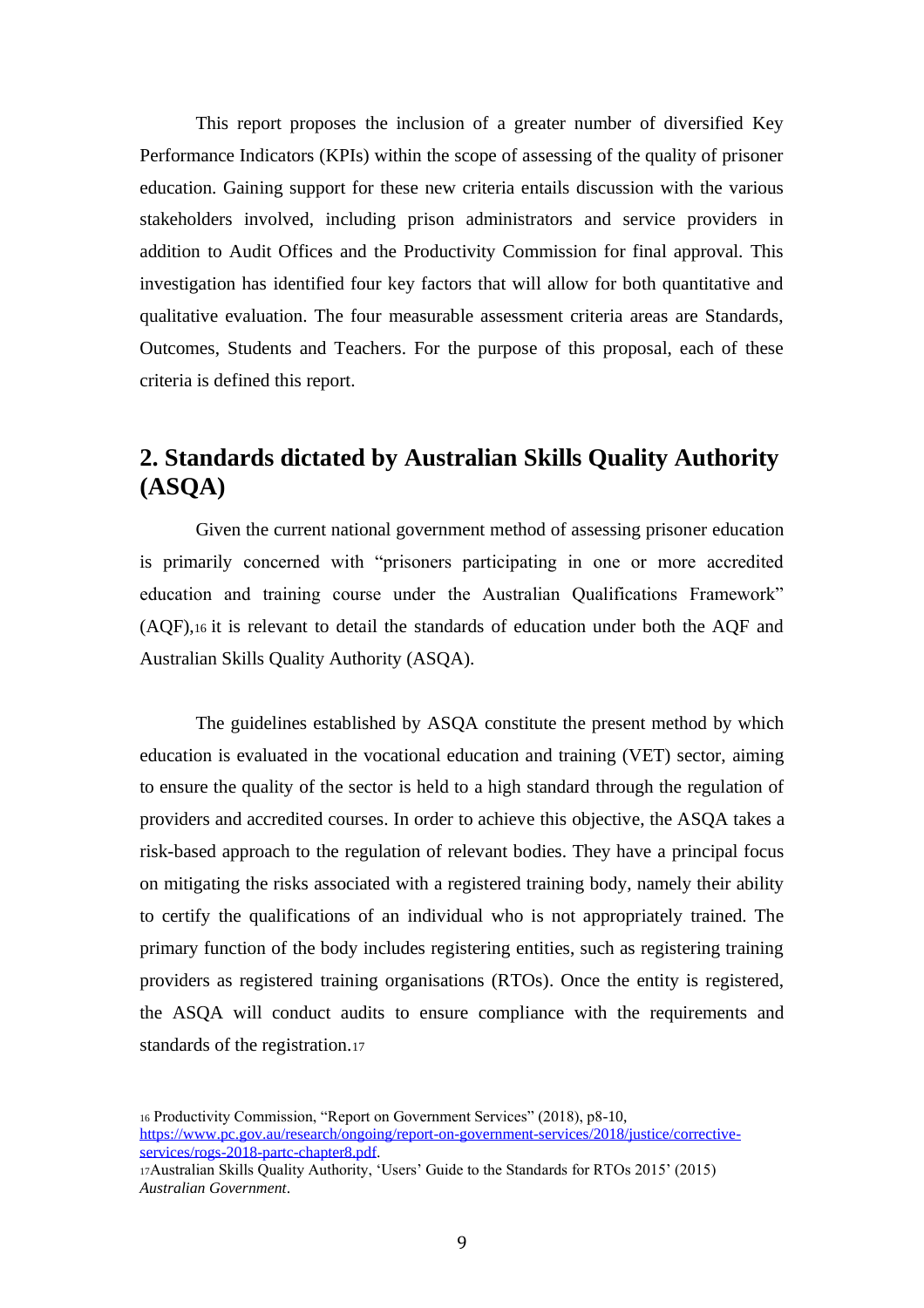The standards the ASQA must abide by in relation to RTOs are found under subsection 185(1) and subsection 186(1) of the *National Vocational Education and Training Regulator Act 2011.*<sup>18</sup>

Firstly, RTOs training and assessment strategies and practices are responsive to industry and learner needs, and meet the requirements of training packages. Secondly, RTOs are ultimately responsible for ensuring quality training and assessment within their organisation and scope of registration. Thirdly, RTOs issue, maintain and accept AQF certification documentation in accordance with these standards and provide access to learner records. Fourthly, accurate and accessible information about an RTO's services and performance needs to be available to inform prospective and current learners and clients. Fifthly, each learner is properly informed and protected. RTOs are ultimately responsible for ensuring transparent and accurate information about their services and performance. In order to ensure that learners are adequately informed about the services they are to receive, their rights and obligations, and the RTOs responsibilities under these standards. Sixthly, complaints and appeals are recorded, acknowledged and dealt with in a fair manner. Next, the RTO has effective governance and administration arrangements in place. The RTO ensures that its officers are vested with sufficient authority to ensure the RTO standards are complied with at all times. Lastly, the RTO cooperates with the VET Regulator and is legally compliant at all times. Thus, it is clear that RTOs need to comply with the requirements of the RTO standards as well as other relevant Commonwealth, state and Territory legislation.

The first two subsections of these regulations are particularly relevant to the assessment of education quality. Firstly, the training provided by the RTO must be determined in accordance with the "existing skills, knowledge and the experience of the learner". <sup>19</sup> Secondly, the RTO's training and assessment must be delivered exclusively by those who have "vocational competencies at least to the level being delivered and addressed" and "current knowledge and skills in vocational training".<sup>20</sup>

<sup>18</sup> *National Vocational Education and Training Regulator Act 2011* (NSW). <sup>19</sup> *National Vocational Education and Training Regulator Act* 2011 (NSW) s1.2.1 20Ibid s1.13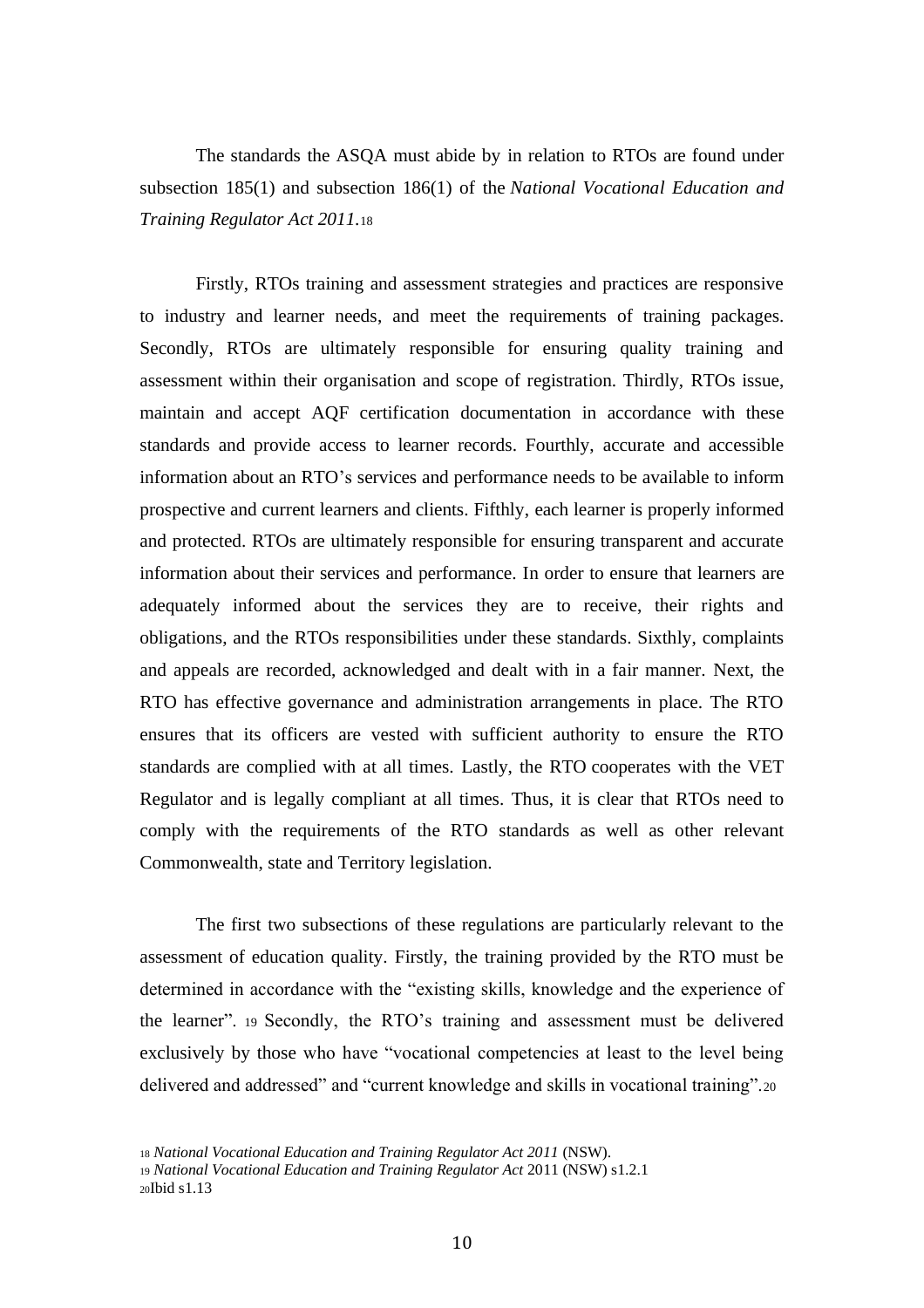## **3. Current Delivery of Education in NSW Correctional Facilities**

In May 2016, the NSW Government introduced the *Better Prisons* reform program.<sup>21</sup> This involved a series of measures, including the removal of 132 of the 152 university-qualified teachers from the NSW correctional facilities, <sup>22</sup> replacing senior education officers with administrative clerks and outsourcing most of the inmates' education and vocational training services to private providers.<sup>23</sup> According to the NSW Government, the benefits of this program includes stronger emphasis on the completion of literacy and numeracy courses, increasing available teaching hours without the limitation of school holiday entitlements, and increased Vocational Education and Training (VET) activities in employment related areas.<sup>24</sup>

Almost a year later, the Minister for Corrections, David Elliott, announced that *BSI Learning* would provide and deliver the majority of education and training services in prisons through its trainers and assessors. <sup>25</sup> This controversial change ignores extensive evidence that private providers often prioritise profit over quality. Accordingly, it is essential that prisoner education be assessed in order to ensure improvements in educational quality within the prison system.<sup>26</sup>

It is important to note that *BSI Learning* employs trainers instead of qualified teachers, explicitly distinguished by the level of qualifications obtained. <sup>27</sup> A registered teacher in Australia must hold a higher education qualification that comprises of at least 4 years of full-time (or part-time equivalent) study in an approved teaching education program. In addition to this, they must pass the National

<sup>21</sup> Justice of New South Wales Government, *Better Prisons* (2017)

<sup>&</sup>lt; [https//www.correctiveservices.justice.nsw.gov.au/Better-Prisons>](https://www.correctiveservices.justice.nsw.gov.au/Better-Prisons).

<sup>22</sup> Michelle Brown and Phillipa McDonald, 'NSW to spend \$237 million on compulsory rehabilitation for prisoners', *ABC* (online), 31 Aug 2016 <http://www.abc.net.au/news/2016-08-31/nsw-governmentannounces-prison-rehabilitation-package/7800708>.

<sup>23</sup> International Commission of Jurists, 'Prisoner Education NSW 2016' (2016) *Community Justice Coalition.* 

<sup>24</sup> Ibid.

<sup>25</sup> Kala Phillip, 'BSI Learning expands their footprint in inmate education to two states', *BSI* Learning (online) 23 October 2018 <http://www.bsilearning.edu.au/blog/item/244-inmate-education-in-twostates>.

<sup>26</sup> For further information, please refer to 'Effects of the Privatization of Prisoner Education in NSW Correctional Centres', 2018 Justice Action.

<sup>27</sup> Commonwealth, *Parliamentary Debates: Budget Estimates 2017-2018 Supplementary Questions,*  Legislative Council, Friday 29 September 2018, 9.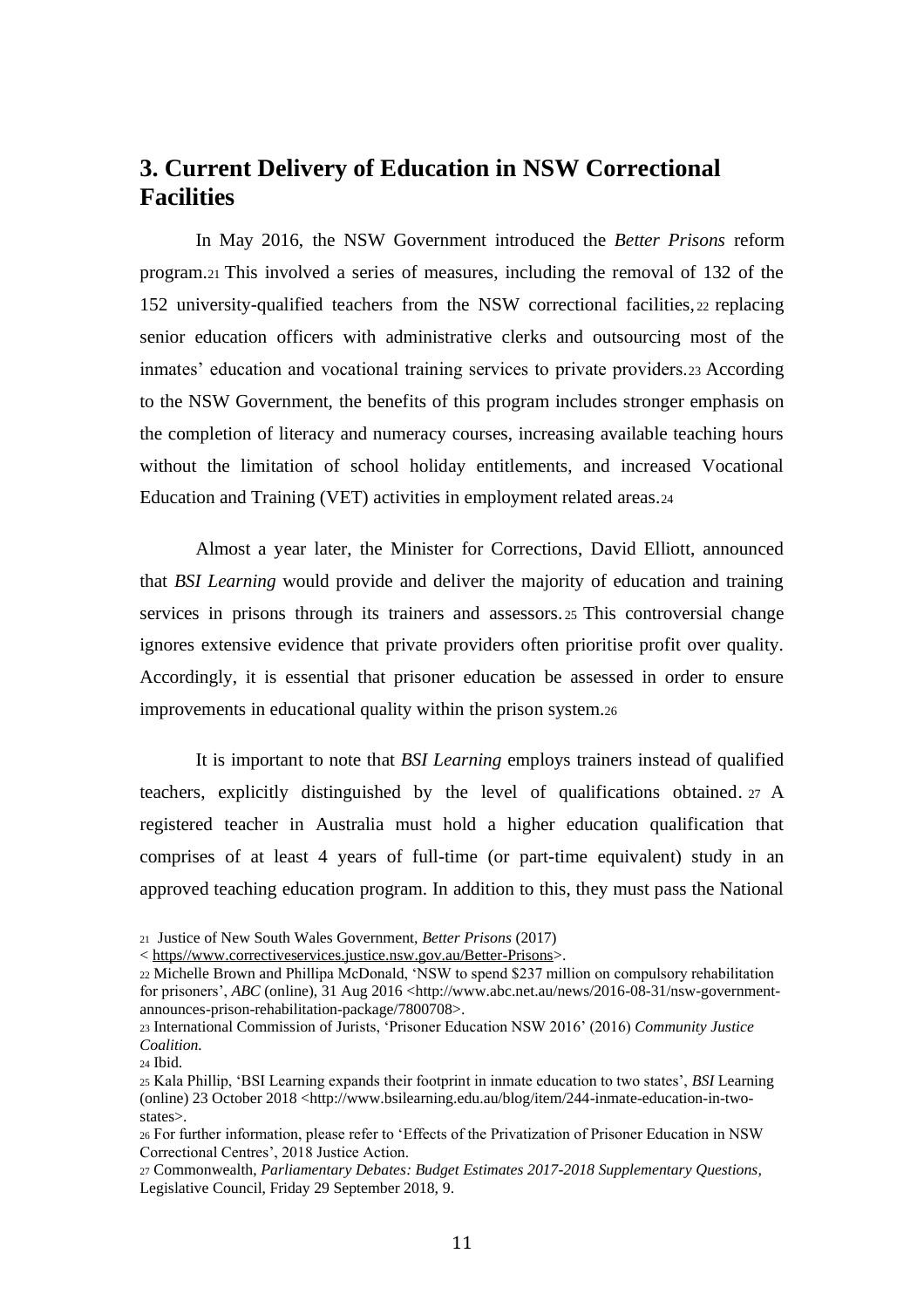Literacy and Numeracy Test prior to completing their teaching degree and satisfy other requirements to qualify for full registration and accreditation. <sup>28</sup> In NSW, prospective teachers must also meet strict academic standards before they are accepted into a teaching degree and complete various literacy and numeracy tests before they can attend their final professional experience placement.<sup>29</sup> Furthermore, in order to become a qualified teacher, students must undergo rigorous placements and practical exercises before employment in the field.

In contrast, *BSI Learning* trainers are only required to hold a Certificate IV in Training and Assessment, under the revised *Standards for RTOs 2015*.<sup>30</sup> A Certificate IV qualification can be obtained without prior academic qualifications,<sup>31</sup> and only six months of full-time study are required, not including any practical placement. <sup>32</sup> BSI learning trainers are required to hold qualifications as described in the standards for Registered Training Organisations 2015.

Academic qualification standards are pivotal in ensuring that teachers are knowledgeable, skilled, and professional.<sup>33</sup> The discrepancy in qualification standards between 'trainers' and teachers therefore brings into question and disrepute the effectiveness of the delivery of education in prisons, particularly when considering its crucial role in facilitating the re-socialisation and integration processes into the community of those formerly incarcerated.

## **4. Current Methods of Assessing Effectiveness of Education in the Prison System**

Established bodies and procedures assessing the physical conditions of prisons include organisations such as the Australian Government Productivity Commission,

<sup>28</sup> Teacher's Registration Board, 'Teacher Registration – Qualification.' *Teachers Registration Board of South Australia* (online) 23 October 2018 [<https://www.trb.sa.edu.au/qualifications>](https://www.trb.sa.edu.au/qualifications).

<sup>29</sup> NSW Education Standards Authority, 'Literacy and Numeracy Tests' *New South Wales Government*  (online) 23 October 2018 [<http://educationstandards.nsw.edu.au/wps/portal/nesa/teacher-](http://educationstandards.nsw.edu.au/wps/portal/nesa/teacher-accreditation/how-accreditation-works/your-accreditation/future-teachers/literacy-numeracy-tests)

[accreditation/how-accreditation-works/your-accreditation/future-teachers/literacy-numeracy-tests>](http://educationstandards.nsw.edu.au/wps/portal/nesa/teacher-accreditation/how-accreditation-works/your-accreditation/future-teachers/literacy-numeracy-tests). <sup>30</sup> Standards for Registered Training Organisations (RTOs) 2015

<sup>31</sup> TAFE NSW, 'Certificate IV in Training and Assessment' *NSW TAFE* (online) 23 October 2018 <https://www.tafensw.edu.au/course/-/c/c/TAE40116-01/Certificate-IV-in-Training-and-Assessment>. <sup>32</sup> Australian Skills and Quality Authority, 'Users' Guide to the Standards for RTOs 2015' *Australian Government* (online) 23 October 2018 [<https://www.asqa.gov.au/standards/chapter-4/clauses-1.13-](https://www.asqa.gov.au/standards/chapter-4/clauses-1.13-1.16) [1.16>](https://www.asqa.gov.au/standards/chapter-4/clauses-1.13-1.16).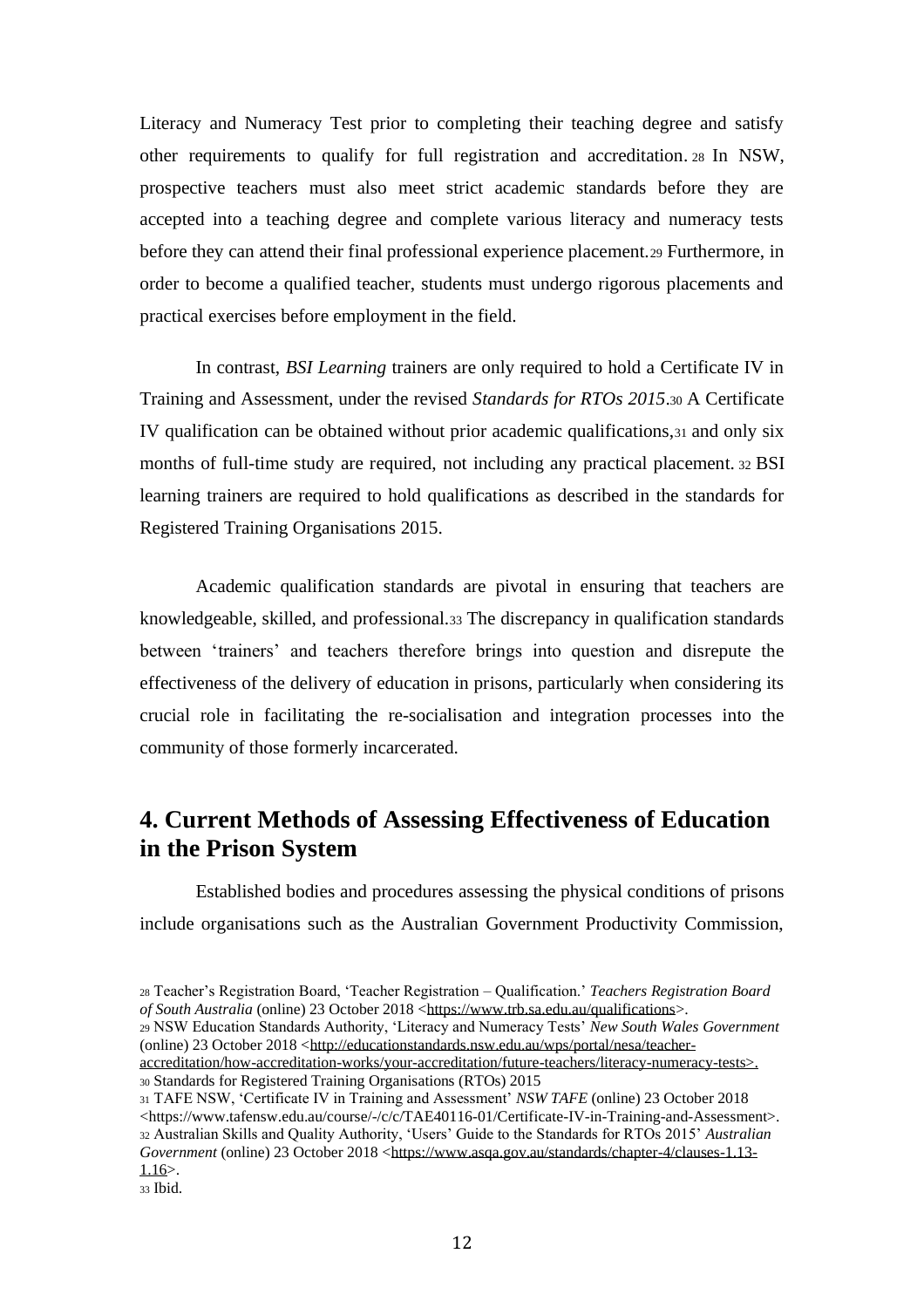who analyse the percentage of participants in education programs as a proportion of the total prison population. However, these systems are devoid of a comprehensive set of procedures that evaluate the specific quality of education, meaning that the performance of education providers is largely unregulated. These procedures are imperative, especially when considering the current gap in research analysis.

The current method of assessing prison education is the key performance indicator (KPI), which measures the "number of prisoners participating in one or more accredited education and training courses under the Australian Qualifications Framework, as a percentage of those eligible to participate."<sup>34</sup> The current *general education* KPI for assessing mainstream education includes: participation rate, retention in public school education, secondary graduation rate, and student achievement in literacy and numeracy. The stark difference between what is included in these two measurement rates highlights not only the different standards set for incarcerated individuals but exposes the KPI measurement as inaccurately upholding the prison education system to the same standard as general educational KPIs. In BSI's work with Queensland Corrective Services, success was quantified by 89% of correctional centre students successfully completing units of competency, however the qualitative substance of these programs is not taken into account by the success criterion.<sup>35</sup>

It must be further noted that prisoners who do not participate due to ill health or shorter periods of imprisonment are not considered eligible and are excluded from this measurement.<sup>36</sup> In addition to this, the number of inmates who participate in nonaccredited education and training programs or offence-related programs (such as drug and alcohol programs, psychological programs, counselling and personal development courses) are not taken into account.<sup>37</sup> Such exclusions exemplify blatant disregard for the nature of inmate participation in relation to their individual needs

<sup>34</sup> Australian Government, 'Report on Government Services 2018' (2018) *Australian Government Productivity Commission*.

<sup>35</sup> NSW Government, 'Improving inmate literacy and numeracy' (Ministerial Media Release, 24 May 2017).

<sup>36</sup> University of New South Wales, 'Adult Prisoner Participation in Education, Training and Employment in Australia, 2008-15' (2016) *Future Beyond the Wall: Improving post release employment outcomes for people leaving prison research project.* 37 **Ibid**.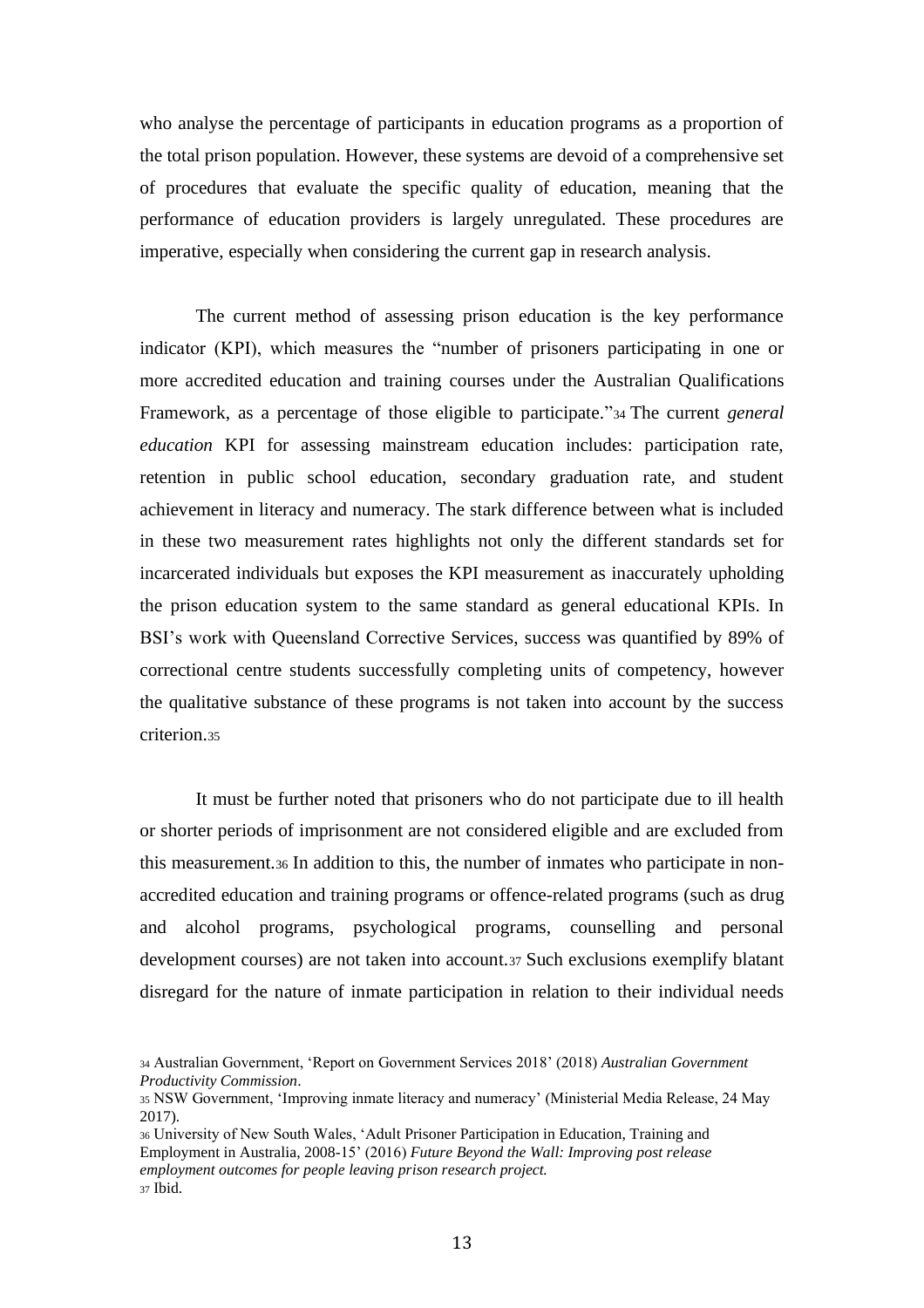and fails to take into account the efforts being made within corrective services to assist with the successful rehabilitation of those convicted. This appears to be an increasingly punitive stance merely hindering the restorative justice aims of prisoner education.

The indicator gives no insight into the rate of successful completion in the accredited education and training courses, which is integral to the delivery of a successful education program. Additionally, this indicator does not allow for the monitoring of the quality of the programs received by inmates—as it only provides quantitative data—failing to represent the views or experiences of the inmates involved. While it can be appreciated that a high participation rate in higher education and training courses is important, the reported figures should be interpreted with caution.

It is also important to note that *BSI Learning* has its own 'Learner Questionnaire', a feedback survey for students to assess their own learning experiences. The questions found on the questionnaire ask for basic responses about expectations of the trainers and whether they were met.<sup>38</sup> While this a step in the right direction, the responses to these questions are not readily available, and it is not known whether prisoners are presented with the questionnaire. For this reason, it is imperative to have an independent body administering these questionnaires to avoid bias and protect the reliability and effectiveness of feedback provided. Furthermore, it is imperative that every participant who has completed learning modules within the prison education system undertakes a mandatory feedback questionnaire to ensure that the feedback received is statistically accurate in representing prison population parameters and avoids participant heuristics that may otherwise bias the results.

The BSI Questionnaire is also limited in the style of questions it asks, and therefore the answers it produces. Vague statements such as "Training facilities and materials were in good condition" and "I usually had a clear idea of what was

<sup>38</sup> BSI Learning 'Learner Questionnaire' (2018) *Building Training Excellence*, [<http://www.bsilearning.edu.au/learner-questionnaire>](http://www.bsilearning.edu.au/learner-questionnaire)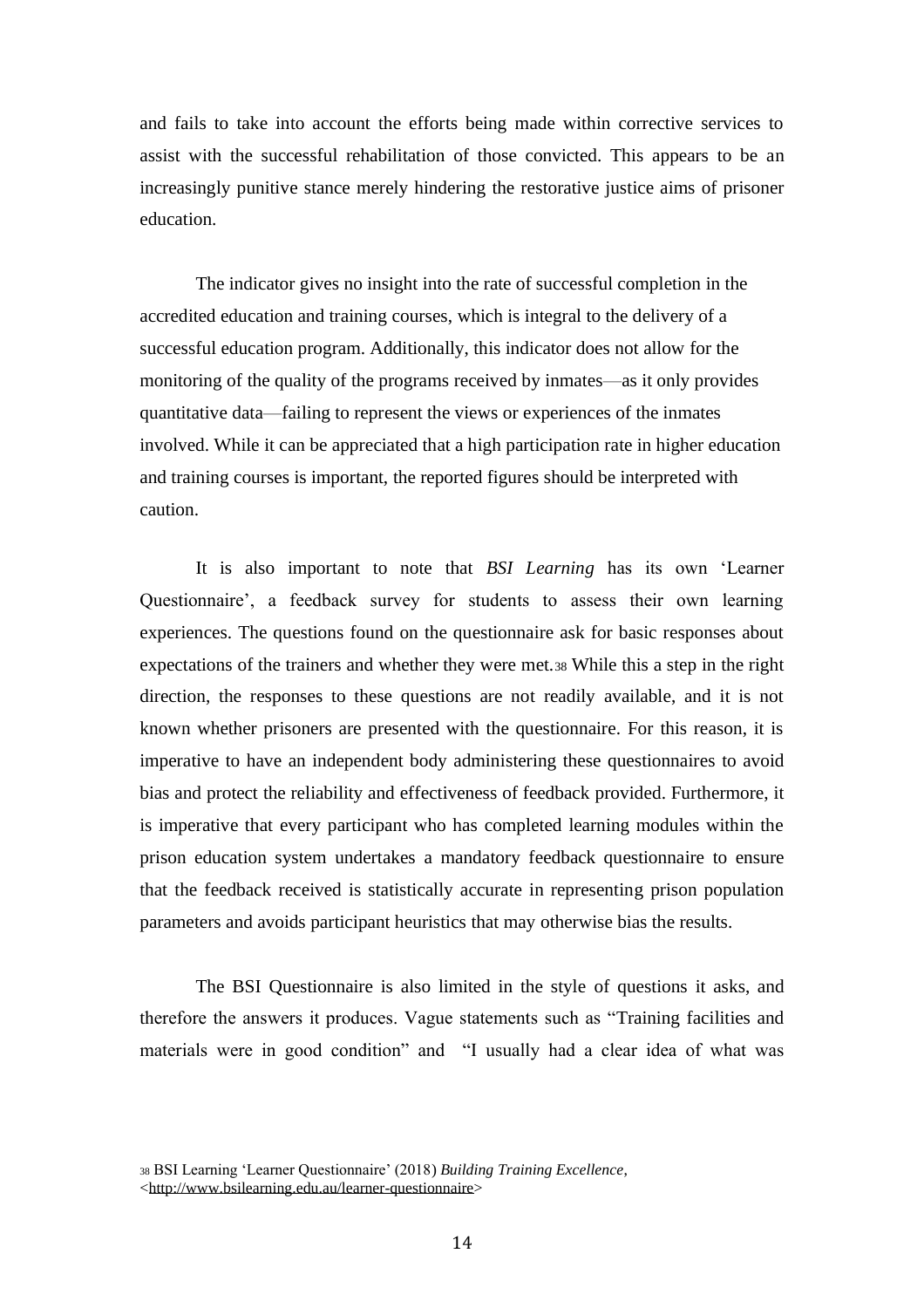expected of me"<sup>39</sup> can be used to indicate perceived quality of teaching—however this is exceptionally subjective as it can vary dependent on the aims and intentions of each individual student. There exists no objective measure or standard to which inmates are able to reference his or her responses, thus reducing the reliability of responses received. The questionnaire is also highly quantitative, reflecting organisational aims of scored educative quality, rather than experienced educative quality desired by students.

Thus, the accountability of *BSI Learning* trainers and the quality of their services come into question, highlighting the importance of introducing a specialised and independent body to monitor education in the prison system. This analysis is a necessary precursor to ensure that the quality of teaching in prisons is effective and aligns primarily with the objective of restorative justice, prisoner welfare and reduced recidivism.

#### **5. Models of Evaluation**

Having assessed the effectiveness of education in the prison system, domestic and international bodies have attempted to measure and evaluate the quality of prisoner education programs. From these investigative approaches, various models of evaluation have arisen and applied across jurisdictions, some of which are explored below.

### **5.1 OECD Evaluation of the Quality of Teaching by Independent Body**

According to the Organisation for Economic and Co-operation and Development (OECD), in order to measure the quality of the delivery of education, it is vital to examine student outcomes and feedback, as well as the performance of teachers and education providers. While *BSI Learning* currently has its own Learning Questionnaire, it is created, distributed, collected and analysed by *BSI Learning*; thus the evaluation is exposed to a risk of bias that potentially alters the accuracy and

<sup>39</sup> BSI Learning 'Learner Questionnaire' (2018) *Building Training Excellence*, [<http://www.bsilearning.edu.au/learner-questionnaire>](http://www.bsilearning.edu.au/learner-questionnaire)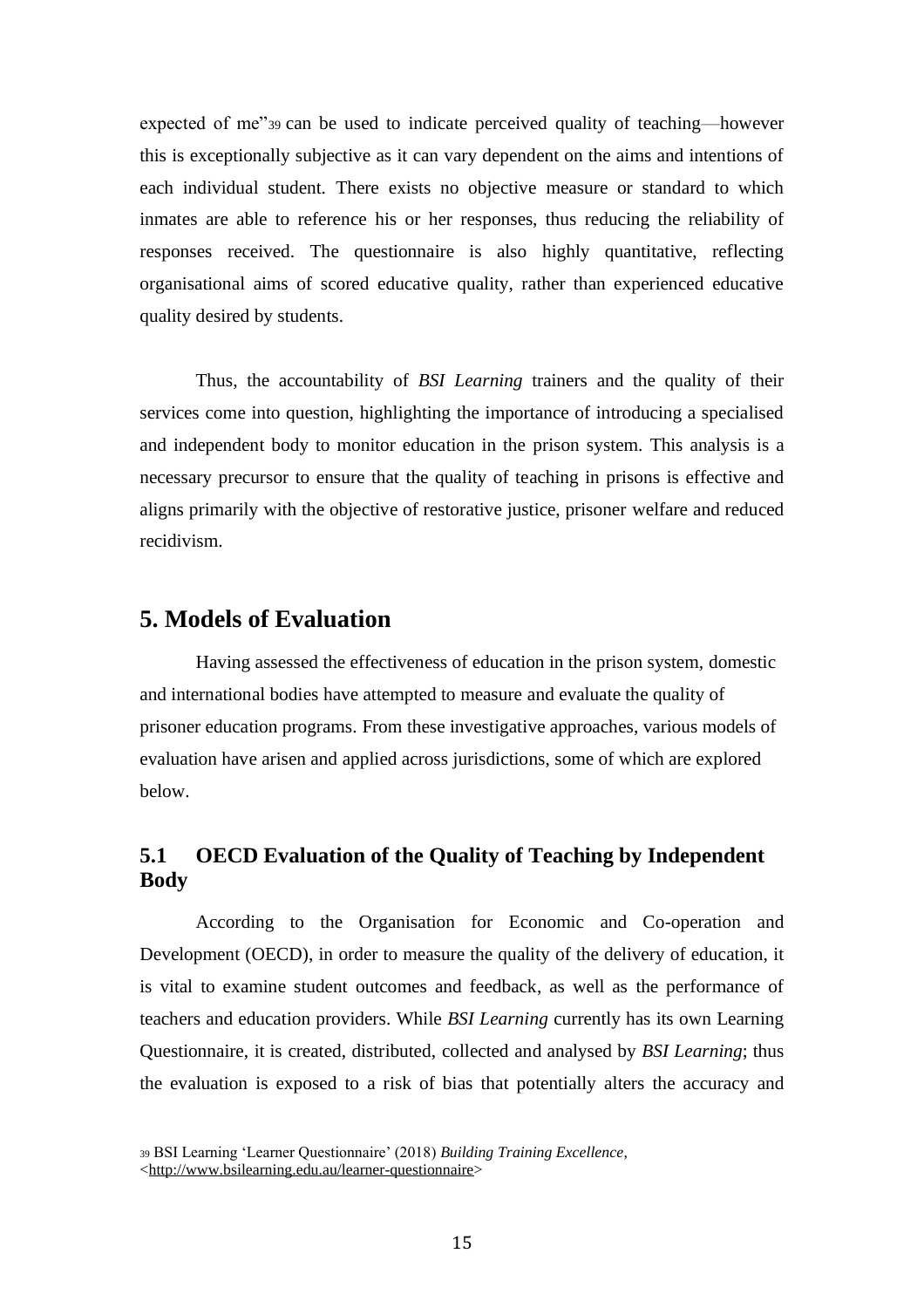reliability of the results obtained. A pertinent threat for third party contractors is confirmation bias, whereby the active seeking of favourable, statistically significant outcomes to maintain contracts and acquire profits may hinder the objective nature of the analysis. The introduction of an independent body to oversee the administration and analysis of the questionnaire would ensure greater transparency and accountability of the evaluation of prisoners' education.<sup>40</sup>

The proposed development of a teacher evaluation program would ideally allow for performance data to be collected, from which the effectiveness of specific trainers can be inferred. The appraisal of performance data can be a key review technique to ensure high standards of teaching quality. <sup>41</sup> By assessing the performance of trainers, it is possible to assess the effectiveness of the prisoner education system holistically.

The OECD was established in 1961 and aims to promote policies that improve the economic and social well being of people around the world. With 36 member countries, the OECD have set up an international forum where governments from differing countries and economic regions can discuss and debate common issues permeating globally and locally in an attempt to find a valid resolution to any such tensions. It is for this reason the OECD is a reputable and integral source of information in regards to prisoner education, given welfare forms a key constituent of its global objective.<sup>42</sup> The OECD endorses three standard methodologies that can be used in conjunction with assessing the capabilities of teachers: student feedback, selfevaluation, and observation.<sup>43</sup>

#### **5.1.1 Student Feedback**

This method gives a voice to the students and allows them to comment on the effectiveness of their teachers (BSI trainers). Information may be gathered through the use of questionnaires, covering matters such as student enjoyment and overall teacher competency. Student feedback procedures would be a valuable resource, as

<sup>40</sup> Paulo Santiago and Francisco 'Teacher evaluation: A conceptual framework and examples of country practices' (2009) *OECD Review on Evaluation and Assessment Frameworks for Improving School Outcomes*.

<sup>41</sup> Ibid.

<sup>42</sup> Organisation for Economic and Co-operation and Development, *Secretary-General's Report to Ministers* (2018).

<sup>43</sup> Ibid.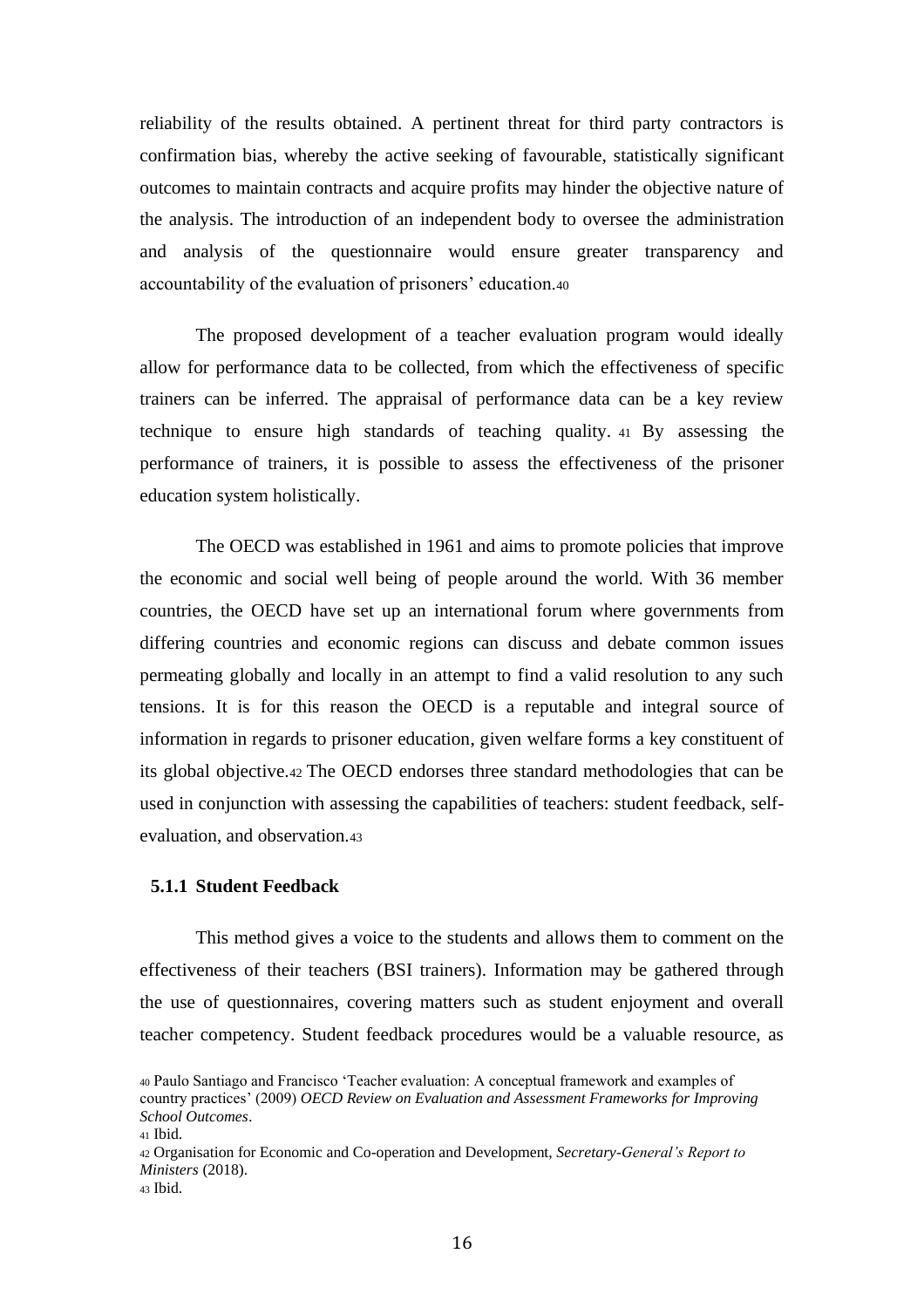they would allow for the evaluation of teacher performance from the student's perspective. More specifically, aligning the areas for evaluation covered by the questionnaires to be in conjunction with areas covered by other forms of feedback could assist in placing greater emphasis on areas that need to be addressed, as well as identifying and eliminating the risk of bias.<sup>44</sup> Furthermore, aligning criteria for school evaluation with those for teacher appraisal and feedback would emphasise the importance of policy objectives and could give prison educators an incentive to meet such objectives. While this methodology has affirmative implications, there are limitations that reduce the value of its practical operation. Most significantly, there is the risk of bias and the relative impropriety of requiring inmates to evaluate teacher performance, given their long-term disconnection from the educational environment. Furthermore, there is the risk that participants will respond overly positively in the belief that higher satisfaction will reflect more positively on them and thus ease their prison experience.

#### **5.1.2 (Teacher) Self-Evaluation**

The second proposed method is self-evaluation with a questionnaire similar to that of the student feedback survey. Teachers would be able to assess their own performance regarding their abilities, strengths, and shortcomings, creating an awareness of how these factors may influence their provision of educational services. Self-evaluation arguably creates an incentive for teachers to reassess their delivery of education, and reconsider any changes that may be made to suit the needs of their students. Again, whilst this method can be of value to the assessment of education delivery, there still remains an inherent risk of bias, which bears the potential to impact the legitimacy of outcomes.. To rectify this, in reference to the *Docentemas* system of teacher self-evaluation used in Chile, conducting self-evaluation in private with nothing hinging on the outcomes creates more honest and accurate feedback.  $45$ Furthermore, the Chilean Framework for Good Teaching (FGT) uses an evaluation criteria based on supervisor ratings including a number of indicators, peer review

<sup>44</sup> Ibid.

<sup>45</sup> Paulo Santiago, 'Teacher evaluation in Chile: Main Conclusions' (2013) *OECD Reviews of Evaluation and Assessment in Education.*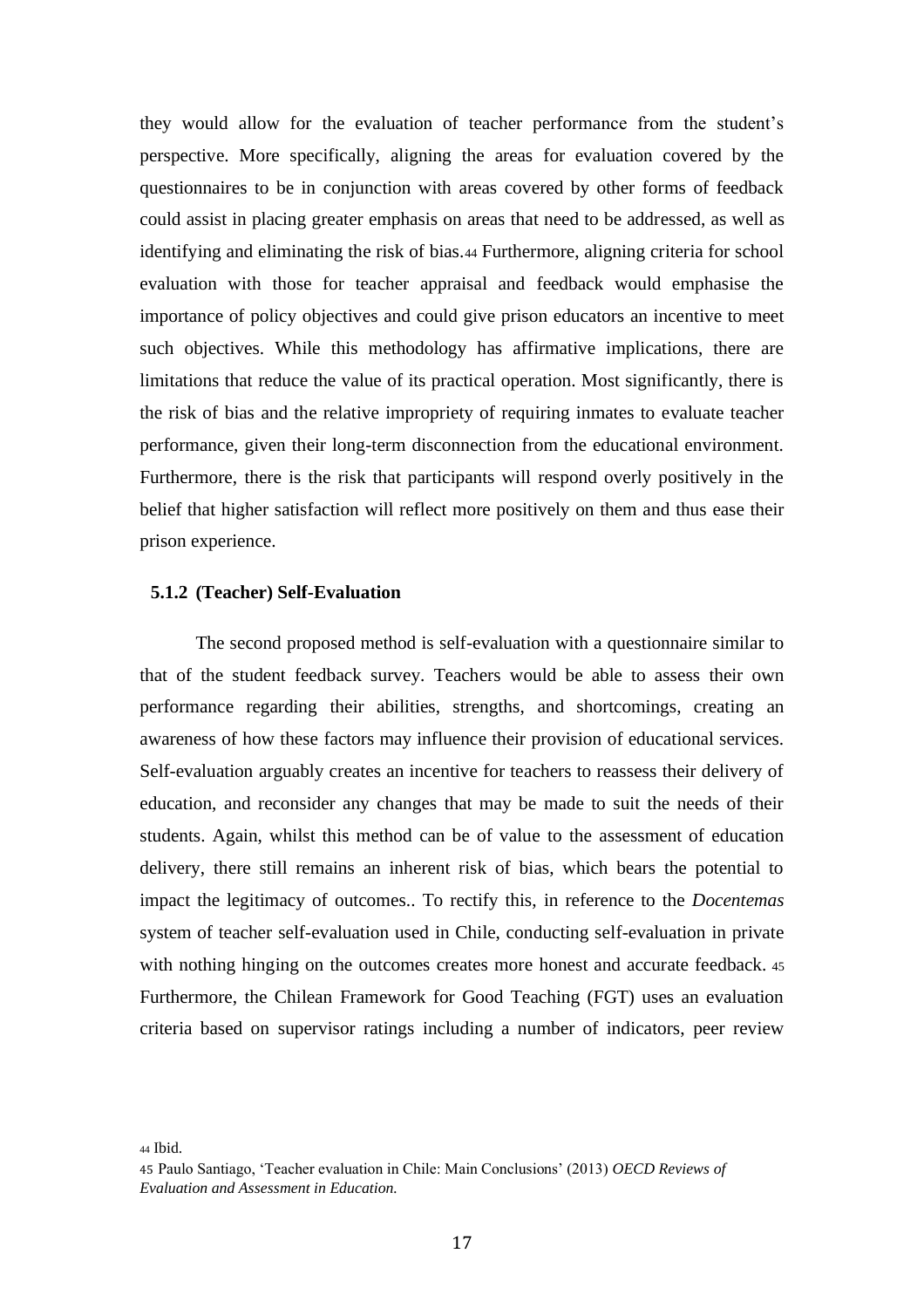questions, scoring rubrics and contextual factors.<sup>46</sup> It is also important that teachers receive and implement feedback from these evaluations. <sup>47</sup> In addition to feedback, teachers should be accountable for their performance and progress in their careers on the basis of demonstrated effective teaching practice. The final expectation of this recommendation is that the process of teachers engaging in reflective practices through studying their own methods of instruction and assessment—should become a routine and enforced ambit of professional life and development.

#### **5.1.3 Observation**

The third proposed method is classroom observation. This would involve the involvement of a third party that would assess the ability and competence of trainers by observing their teaching methods and interactions with students and fellow staff. This process may involve note taking and the proposal of recommendations after observation as necessary. In correspondence to previous limitations, there are a number of issues that reduce the value of its practical operation such as the availability of resources for observations to occur on a periodic basis.

As noted in Section 1.4, the model used by the Jackson Public School Board in Mississippi for the observation and evaluation of educators is of particular use. The performance evaluation sheet used within the model consists of:

- A pre-observation sheet that the *educator being evaluated* completes regarding their lesson objectives, learning activities, particular teaching behaviours and improvement objectives that they want monitored;
- A post-observation sheet that the *evaluator* completes regarding details of learning activities conducted, student engagement, teacher behaviour and the achievement of their improvement objectives, which is intrinsically linked to a summative evaluation report; and

46 Paulo Santiago and Francisco 'Teacher evaluation: A conceptual framework and examples of country practices' (2009) *OECD Review on Evaluation and Assessment Frameworks for Improving School Outcomes*.  $47$  Ibid.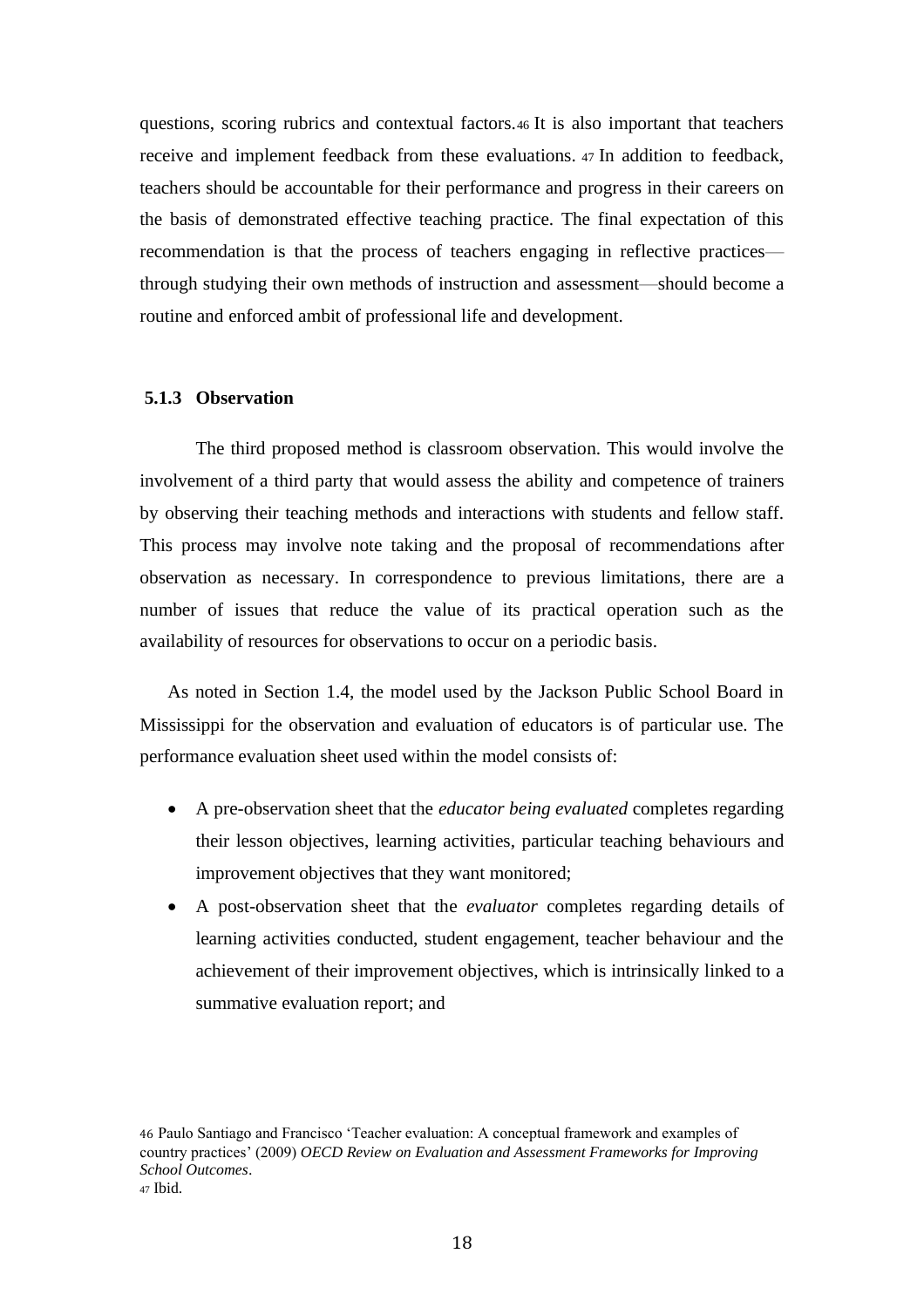• An instructional improvement plan in which both the teacher being observed and the observer set out desired outcomes for the future.<sup>48</sup>

Despite this form of evaluation being potentially time consuming given its lengthy nature, as well as the need for respect and collaboration between trainers and teachers, the evaluation of BSI trainers and their provided education to prisoners is essential for ongoing improvement.

The effectiveness of these three OECD approved methodologies is seen in the Performance Management of English School Teachers, in which there are two aspects of the educational quality assessment: improvement and accountability. Through the OECD system, both the areas that require improvement and the educators to hold accountable for quality can be identified. <sup>49</sup> Furthermore, the OECD program also recommends providing professional development opportunities to teachers that have been identified as low performing by these methodologies. This has been shown to be effective in both Chile and England.<sup>50</sup>

Therefore, a teacher evaluation program in line with the OECD stipulations creates qualitative data that can be used to assess the effectiveness of the delivery of prisoner education first-hand. The use of the three methodologies creates a data set that can be compared and contrasted, allowing for a more holistic perception of 'trainer' performance. Nevertheless, there are a number of issues that would need to be addressed, if this model were to be applied within the prison education context.

## **5.2 Standardised Testing: Examining Changes in Student Performance (Outcomes)**

Standardised testing has formed a large part of the recent wave of educational reform within the school system. It is primarily based on the idea that all participants are to be administered with assessments that are subject to the same questions at consistent levels of difficulty and scored in the same way. This aims to provide a

<sup>48</sup> Earl Watkins, 'Jackson Public Schools: Teacher Evaluation Handbook', Jackson Public Schools, [<https://www.nctq.org/dmsView/81-07>](https://www.nctq.org/dmsView/81-07).

<sup>49</sup> Paulo Santiago and Francisco 'Teacher evaluation: A conceptual framework and examples of country practices' (2009) *OECD Review on Evaluation and Assessment Frameworks for Improving School Outcomes*. <sup>50</sup> Ibid.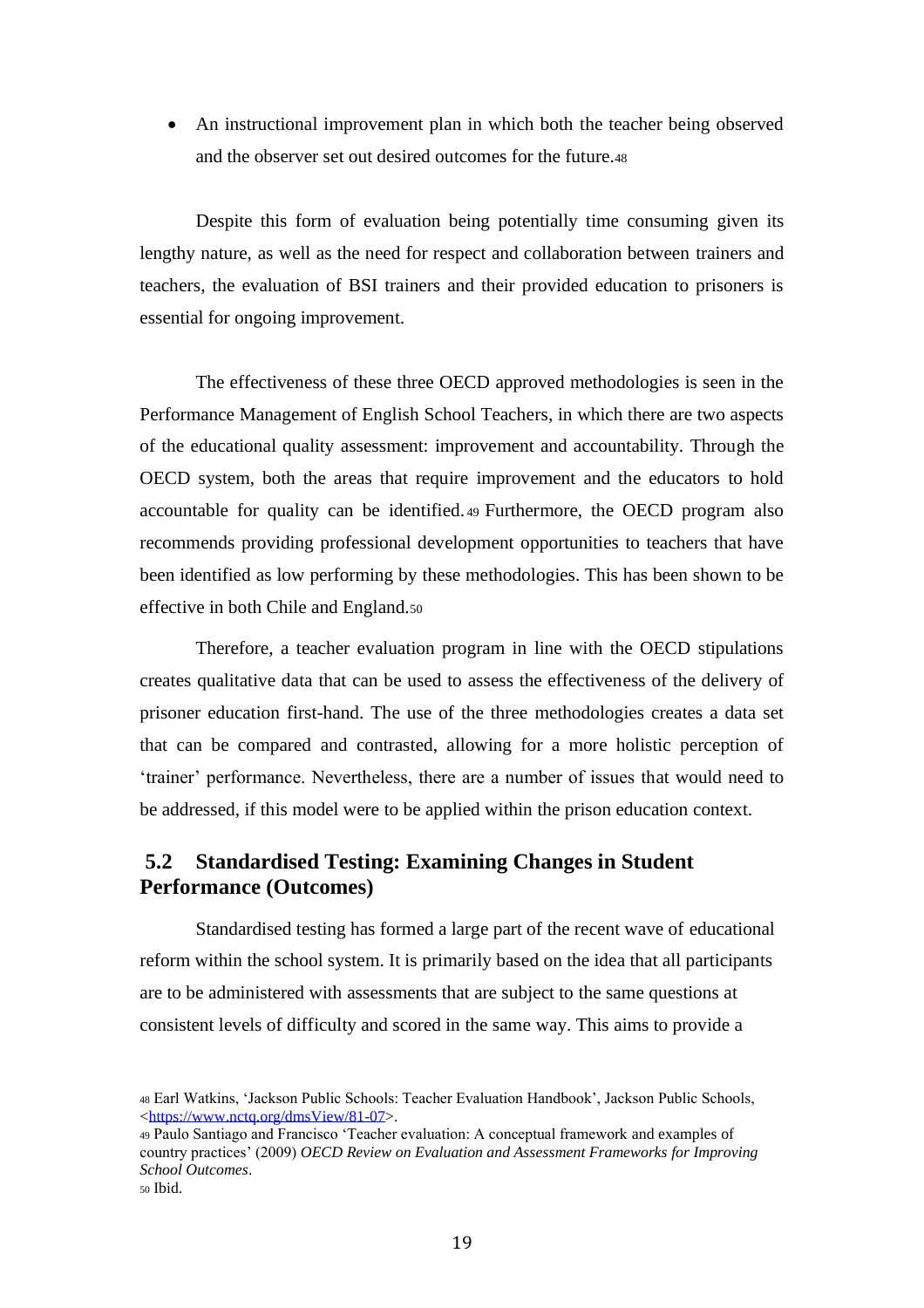platform upon which relative individual performance can be assessed and compared. In doing so, these tests enable institutions to recognise where gaps in aptitude and achievement arise and facilitate the process by which these issues are systematically addressed. Through their assessment of real-life experiences, the OECD recognises the importance of standardised testing as it ensures objectivity in the assessment process. Within the prisoner education sphere, the issues that will be discussed pertain to the effects, successes and shortcomings of the education delivery service.

#### **5.2.1 NAPLAN**

Models of standardised testing are one way to assess the delivery of prisoner education, as improved student performance would indicate an effective delivery of education. However, no such test currently exists for prisoners in Australia, nor are there any measures created to track the progress of prisoners through the education system. However, the National Assessment Program on Literacy and Numeracy (NAPLAN) exists for primary and high school students to assess their reading, writing, language conventions and numeracy capabilities. NAPLAN assesses whether a student is achieving benchmark educational outcomes, and continues to track their progress over a number of years.

As part of the National Assessment Program (NAP), Australian students participate in the Trends in International Mathematics and Science Study (TIMSS) and the Progress in International Reading Literacy Study (PIRLS), which are administered by the International Association for the Evaluation of Educational Achievement.<sup>51</sup> Year 4 and Year 8 students undertake TIMSS every four years to measure content and cognitive capabilities in mathematics and science. Similarly, PIRLS is undertaken every five years by Year 4 students to measure achievement in the areas of reading for literacy experience and comprehension. Australia's results from these assessments are one of the primary sources used for reporting purposes for the agreed Council of Australian Government's outcome "Australian students excel by international standards." <sup>52</sup> International assessments complement other

<sup>51</sup> Australian Government, Department of Education and Training. 'Trends in International Mathematics and Science Study (TIMMS) and the Progress in International Reading Literacy Study (PIRLS). Australian Government Department of Education and Training. (online) 23 October 2018 <https://www.education.gov.au/trends-international-mathematics-and-science-study-timss-andprogress-international-reading-0>.  $52$  Ibid.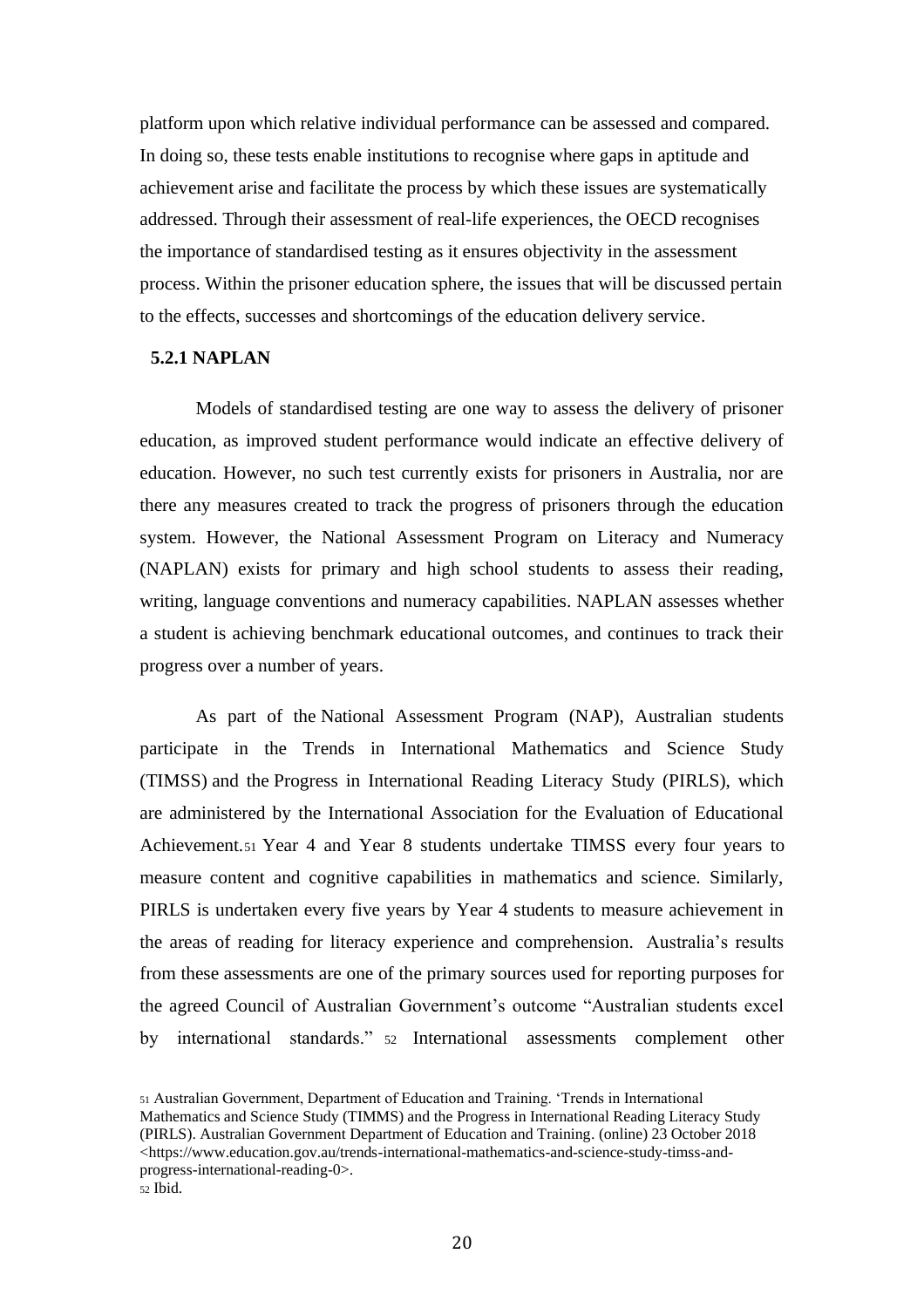assessments in the NAP by providing long-term trend data and the opportunity to benchmark Australia's performance against other countries.<sup>53</sup>

Australia also participates in the OECD's Programme for International Student Assessment (PISA) using data from NAPLAN tests. By participating in the PISA, Australia receives an opportunity to compare student performance on a global scale, independent of school curriculum. <sup>54</sup> This provides integral insight to continually improve our own education system both in comparison to other countries, and in relation to previous results. Thus, the Australian Government can continue to strive for ongoing improvements in equity and learning outcomes for all future Australian students. PISA assesses the extent to which 15 year old students have acquired some of the knowledge and skills that are essential for full participation in society. Furthermore, PISA focuses on how well students are prepared for life-long learning in the areas of reading, mathematical and scientific literacy.

PISA seeks to answer questions such as 'Are our schools adequately preparing young people for the challenges of adult life?', 'Are some kinds of teaching and schools more effective than others?' and 'Can schools contribute to improving the futures of students from immigrant or disadvantaged backgrounds?'. PISA helps governments to further understand and enhance the effectiveness of our national and state based educational systems and to learn from other countries' practices.<sup>55</sup>

Whilst these programs primarily deal with the individual's competency in selected areas, they are also an indirect reflection of the delivery of education received by each participant. Hence, a similar program implemented in Australia's prison system could provide an indirect indication of the quality of delivery of BSI learning. Additionally, median results could be measured throughout prisons in Australia to obtain an indication of BSI's delivery on providing basic literacy and numeracy education.

Furthermore, the Australian Curriculum Assessment and Reporting Authority (ACARA) states that data received from the NAPLAN allows for informed resource

<sup>53</sup> Ibid.

<sup>54</sup> ACER, *The Programme for International Student Assessment (PISA)* (2018)

<sup>&</sup>lt;https://www.acer.org/ozpisa.>.

<sup>55</sup> Acer Research, 'PISA Australia in Focus Number 3: Motivation.' (2015) *Australian Council for Educational Research*, 32.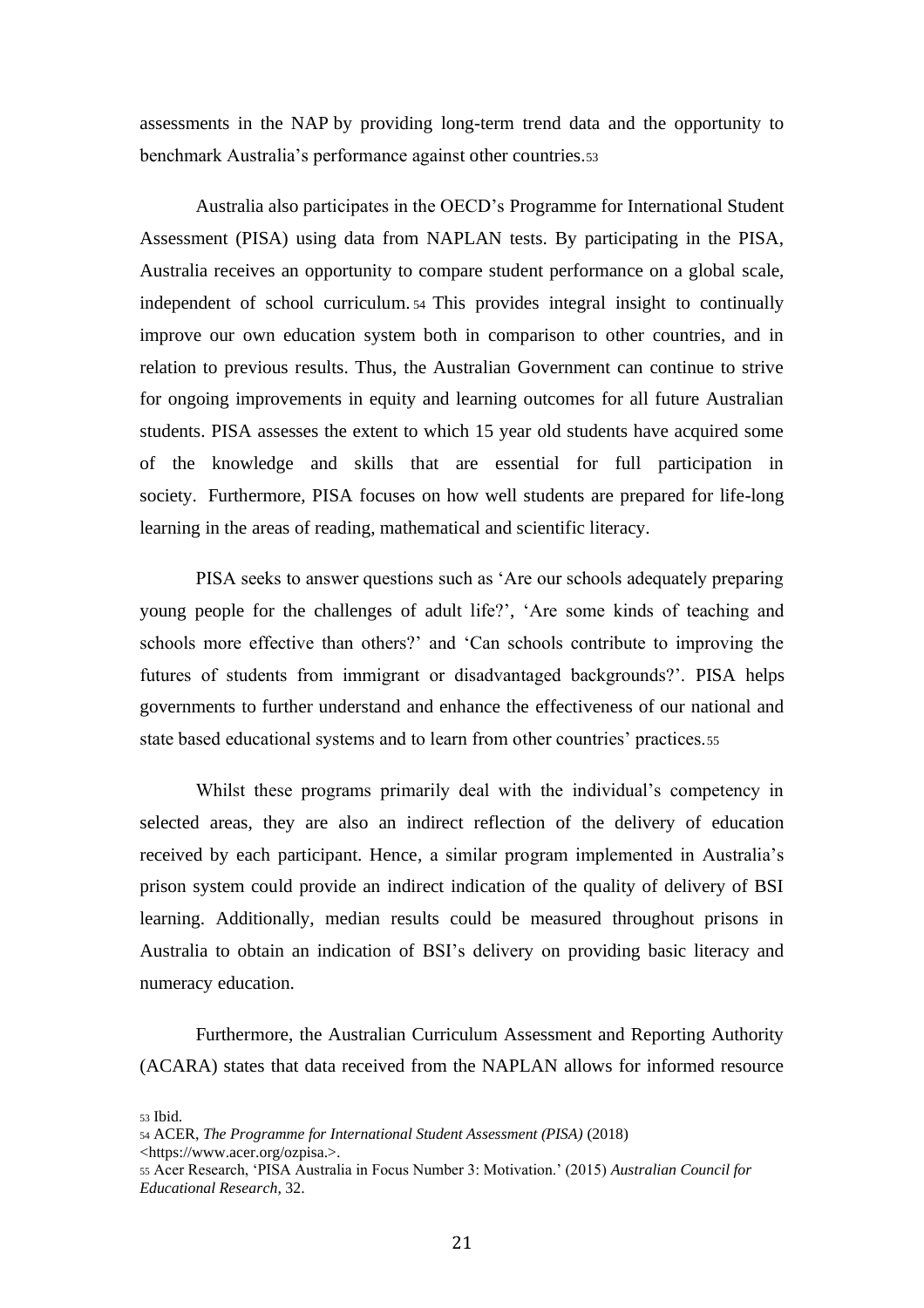allocation decisions.<sup>56</sup> If a similar program was implemented in prisons, data obtained could be used to demonstrate whether more resources should be withheld or allocated to the delivery of BSI education. However, it has been noted that the results which are based on individual performance are not necessarily indicative of teacher quality and that the time delay in receiving results (5 months) hinders the diagnostic ability of NAPLAN especially in regards to giving feedback about teaching.

However, NAPLAN does not cater for the learning styles of all students and only measures literacy and numeracy achievements, disregarding the delivery of other educational programs such as music and art. Despite this, the additional benefits of standardised testing in allowing for greater quality measurement and control outweigh the consequences. Benefits include the ability to assess the effectiveness of BSI delivered education on minorities such as Indigenous people, prisoners with parental occupations and even between genders.<sup>57</sup>

As NAPLAN is designed for students in Years 3, 5, 7 and 9, any forms of standardized testing for prisoners would have to be adapted to cater for the needs of adult learners participating in prisoner education. Currently, in Western Australia, the Online Literacy and Numeracy Test (OLNA) exists to assess individuals for a minimum standard required for further education or the workforce following secondary education. The OLNA is a multiple choice computer exam, comprised of three components: 1) Reading, 2) Writing, and 3) Numeracy. Students are allowed to attempt it twice in year 11 and twice again in year 12. If a student fails to achieve the minimum standard in year 12, they are allowed unlimited attempts following year 12 to reach the standard. Whilst NAPLAN is possibly limited in its relevance to adult learners, the OLNA could act as a structural archetype for adapting NAPLAN such that it may appropriately measure the outcomes of older learners undertaking prisoner education.

Similar continuous testing should be incorporated to facilitate the consolidation and tracking of outcomes from prisoner education, allowing for

<sup>56</sup> The Senate Standing Committee on Education and Employment, 'Effectiveness of the National Assessment Program- Literacy and Numeracy' (2014) *Education and Employment References Committee,* 7*.* 

<sup>57</sup> Australian, Curriculum, Assessment and Reporting Authority, 'NAPLAN Results' (2017) *National Assessment Program*.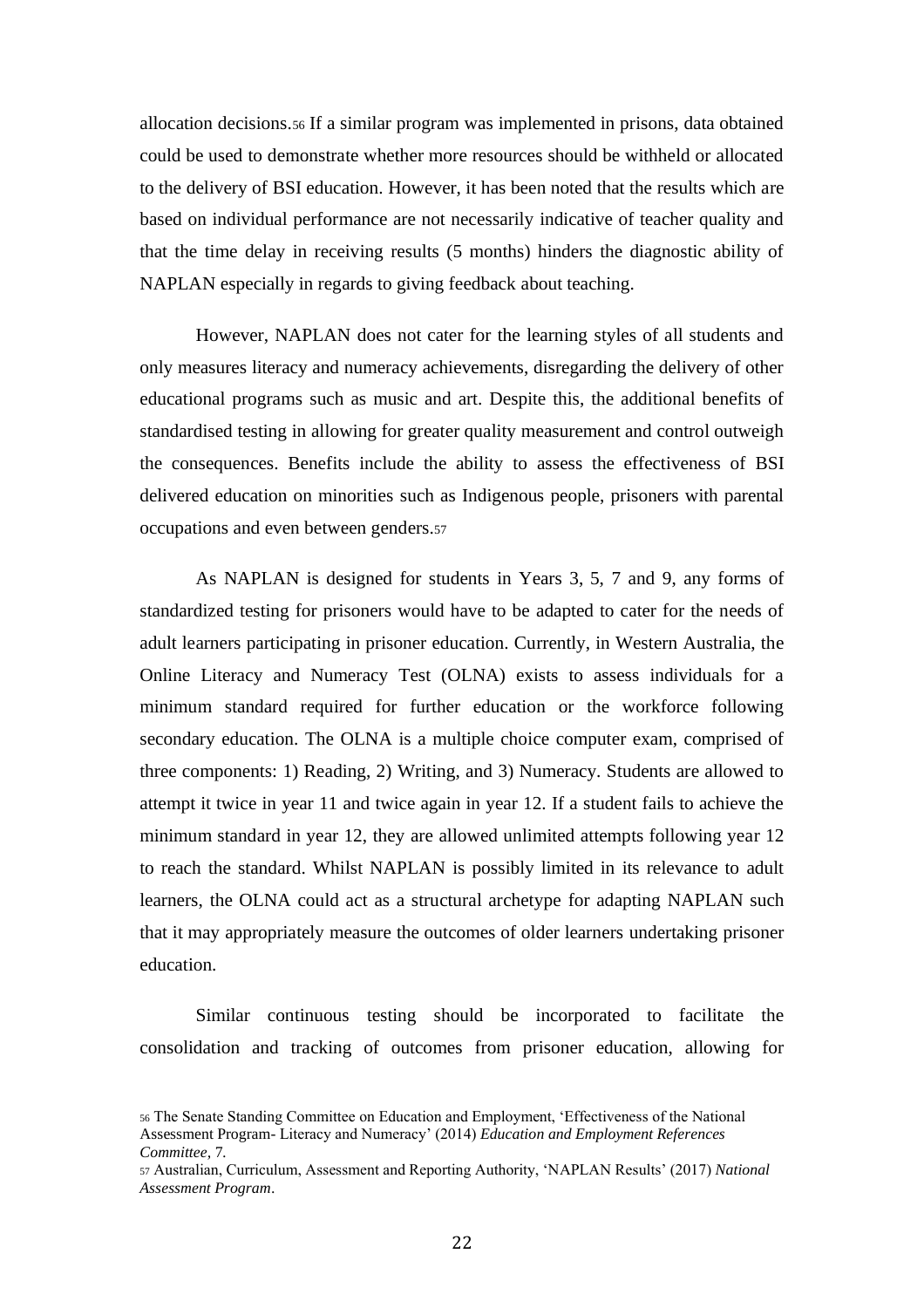efficient evaluation of the education standards. The implementation of continuous testing would produce clear outcomes regarding the impact of the education system on prisoners and whether they are benefitting from the program. Whilst there are limitations to NAPLAN, the implementation of any form of continuous standardised testing would arguably be an improvement from the current system, where there is a general and systematic lack of measurement regarding the progress of each prisoner's education. At the Expanding Prisoner Education Opportunities Forum on 26 September 2018, the Hon. Guy Zangari, Shadow Minister for Corrections, stressed this notion by stating that without foundational literacy and numeracy knowledge, inmates would not be able to successfully gain entry into and fulfil vocational roles. Thus, the implementation of continuous standardised testing would facilitate effective literacy and numeracy education, which would ultimately contribute significantly to the reintegration of prisoners into society.

## **5.2.2 International Standards for Measuring Student Performance through Standardised Testing**

From studies conducted by the OECD, there are international standards that need to be met regarding how and why standardised testing, such as NAPLAN, must be conducted.<sup>58</sup> The importance of standardised testing is that it aids in measuring the educational achievements of students against pre-determined goals. It also enhances the effectiveness and efficiency of the educational system of a country. This indicates that standardised testing may be able to measure how well BSI Learning is delivering prisoner education. By being able to quantify student outcomes in a manner that allows for comparison of participants, standardised tests such as NAPLAN will allow for more concrete data to ascertain the effectiveness of the current prisoner education system. This will also allow governmental bodies to collate data longitudinally to denote statistically significant trends aimed at identifying where the education system is succeeding in addition to any potential areas of improvement.

Other international standardised achievement tests similar to NAPLAN include the SAT and ACT from the United States and the GCSE Advanced Level, or A-levels, from the United Kingdom. The aforementioned standardised examinations

<sup>58</sup> Australian, Curriculum, Assessment and Reporting Authority, 'NAPLAN Results' (2017) *National Assessment Program*.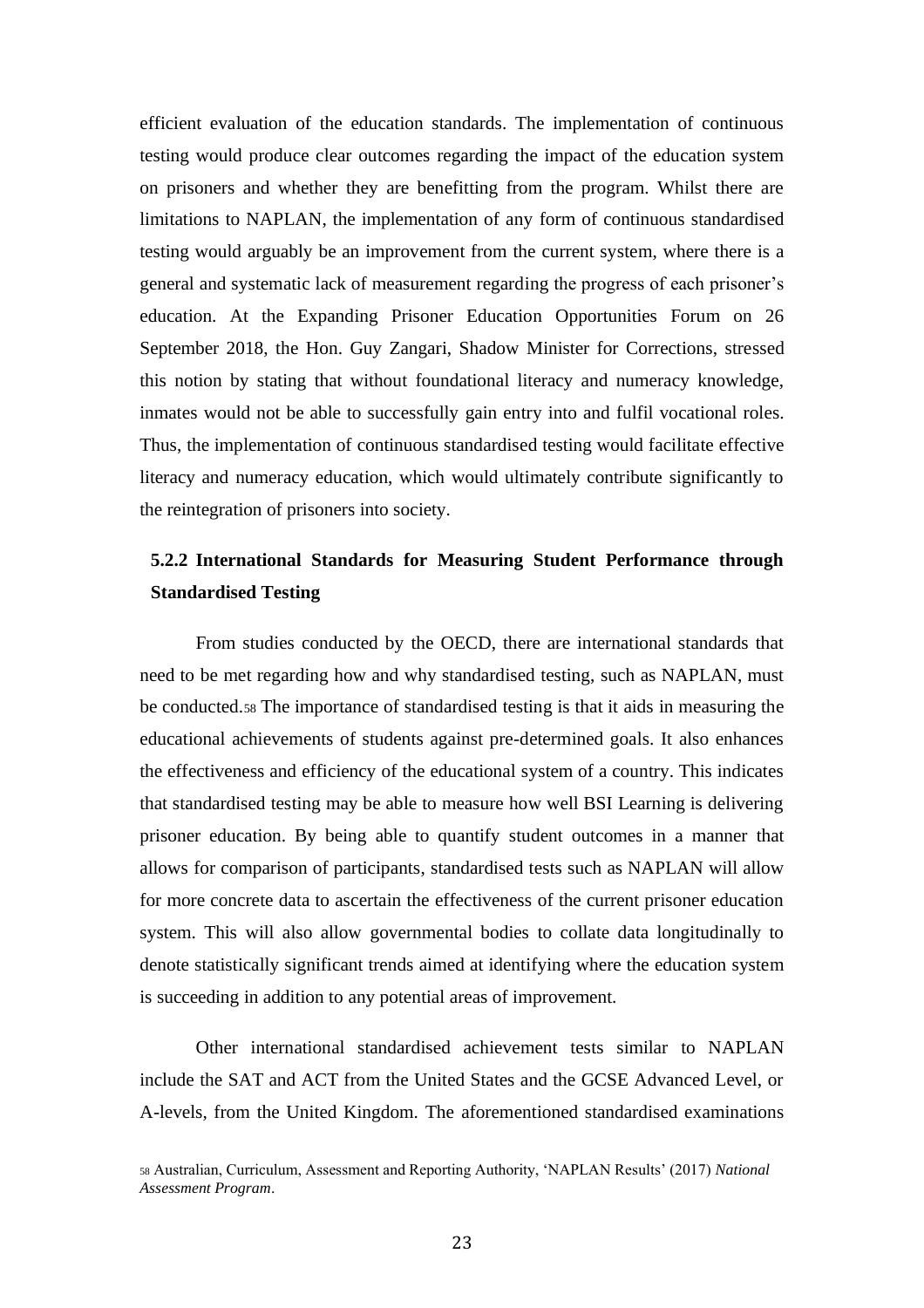look to assess students' aptitude in subjects like Maths, English, and Reading in order to see if students have achieved sufficient educational goals, and subsequently how well the schools are teaching.

Furthermore, Australia is a party to the Programme for International Assessment of Adult Competencies (PIAAC). This is an international survey measuring adult skills and competencies, including cognitive and workplace skills necessary for individuals to participate in society. Some examples of skills assessed include 'information age' skills, physical skills such as gross and fine motor skills and learning skills including instructing others and learning, along with literacy and numeracy skills.<sup>59</sup> This survey provides extremely valuable data and can be utilised to compare prisoners' skills before and after the education program, demonstrating that they can effectively contribute to society. This further alleviates the various gaps present in the NAPLAN system as it encompasses many more areas of learning that are specifically valuable for adults.

It should be noted that to measure the effectiveness of the delivery of prisoner education, it would be beneficial to include other methods of evaluation as well, such as those listed below. Overall, having qualitative data to support quantitative findings will create a more holistic overview of what is being measured, and will allow students who are unable to take standardised tests to provide feedback on the system.

## **5.2.3 Programme for the International Assessment of Adult Competencies (PIAAC)**

The Programme for the International Assessment of Adult Competencies (PIAAC) has been designed in order to measure key cognitive and workplace skills needed for individuals to participate in societal and economic spheres, primarily aiming to assist with re-integration schemes for those formerly incarcerated. The skills assessed include cognition including literacy and numeracy; interaction and social skills such as collaboration and planning; physical skills such as gross and fine motor skills; and learning skills.<sup>60</sup> This programme could be a promising addition to

<sup>59</sup> Programme for the International Assessment of Adult Competencies (PIAAC), 'Skills Outlook 2013' (2013) *Organisation for Economic Cooperation and Development*.

<sup>60</sup> Programme for the International Assessment of Adult Competencies (PIAAC), *<http://www.oecd.org/skills/piaac/aboutpiaac.htm>*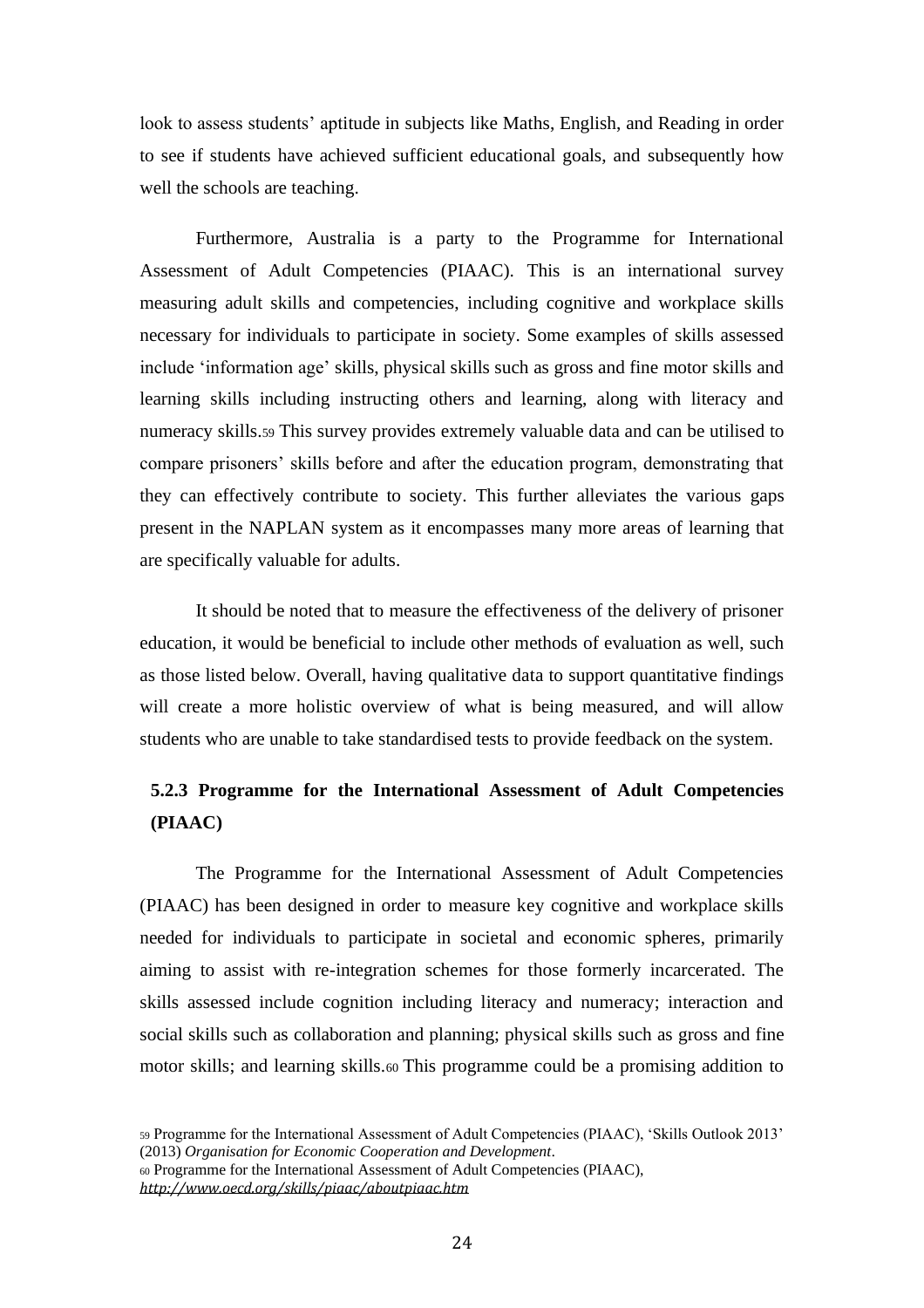the objective measurement of educator effectiveness, if undertaken by students before and after partaking in the education program. The data could then be analysed to see which skills, if any, have improved as attributed to the educational program. This is a considerably better option than the current measurements used. The number of prisoners currently enrolled in educational programs tells us essentially nothing about the quality of education, and self-reports can be subject to participant bias. Selfreports are the greatest source of feedback within the education system presently and account for a major discrepancy in relation to the accuracy of the statistics reported. Often, within the crowded prison system, in order to preserve positive selfpresentation, participants tend to generalise their responses in a positive skew believing that higher satisfaction will reflect more positively on them and thus ease their prison experience. Objective analysis must be undertaken to counter this effect so that prisoners are encouraged to honestly provide how they feel and respond to the education being administered.

#### **5.3 Observation of Students' Performance**

Observations by prison teachers and other staff members relating to how an individual interacts with those around them help to indicate whether an individual is progressing and responding to the education delivered.

The use of a record card by both BSI trainers and visitors will record observations for individual prisoners. This provides evaluations on the effectiveness of the delivery of BSI education. Although this would not be quantitative data, it could compensate for the fact that standardised testing is not suitable for all individuals. Prisoners generally have higher rates of mental health disorders in comparison to the non-prison population, with 48% of men and 54% of women having been treated for a mental health related issue in NSW prisons.<sup>61</sup> Moreover, there is an overrepresentation of intellectual disabilities within the NSW prison system, with 18% of women and 27% of men scoring below the pass rate on an intellectual disability-screening test.<sup>62</sup> These health issues may cause hindrances and present an unfair disadvantage to individuals who undertake standardised testing.

<sup>61</sup> No Bars, *Prisoner Health in NSW* (2011) *<*http://www.nobars.org.au/about-prisoner-health.html>.  $62$  Ibid.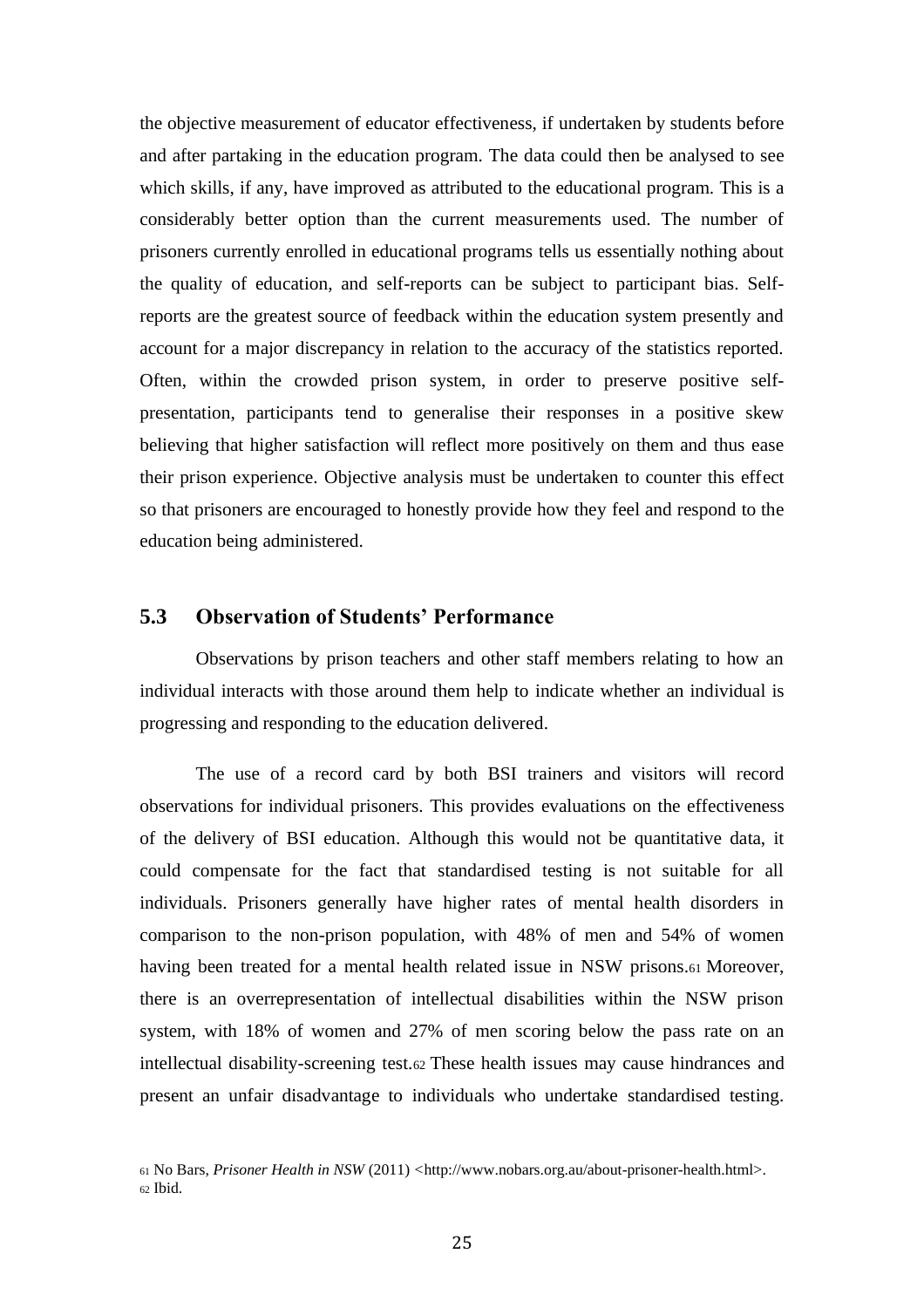Thus, record cards from BSI trainers and visitors would be a useful alternative where standardised testing is not possible.

However, evaluation through observation would be limited in that it would be difficult to assess the quality and delivery of literacy and numeracy education programs in the daily lives of prisoners. There may also not be enough prison personnel in each prison or enough regular visitors for each inmate to effectively monitor and record observations. A further inherent problem in asking teaching staff to observe the effectiveness of their own delivery is the risk of bias, as BSI trainers may not be able to provide observations that are entirely objective given conflicting interests involved such as contract renewal and profit margins.

Therefore, using observation as a means of evaluating the delivery of BSI's education should not be used in isolation and should be used rather to complement separate methods of evaluation.

#### **5.4.1 Prisoner Self-Evaluation**

Prisoner self-evaluation is another method to provide insight into the effectiveness of BSI education by providing first-hand feedback. Self-evaluation requires prisoners to complete a list of learning goals such as what they would like to achieve whilst undertaking their studies before they participate with BSI's learning curriculum and programs. After completing a BSI delivered course, inmates are asked to revisit their previously stated goals and assess whether they have achieved them or not, as well as evaluate the delivery of content against their satisfaction levels. This personal reflection upon individualised, internalised goals and external manifestations of education programs assists analysts to better understand the underlying mechanisms behind the program's success.

Self-evaluation demonstrates how effectively an inmate has achieved their self-assigned learning goals, providing data on their perceived effectiveness of education programs, what prisoners want most out of them and what may be lacking. As a whole, these questionnaires allow for students' answers to be compared across indicators based on averages, thus creating a map of common opinions and answers delineating what works and what does not. This method also allows for the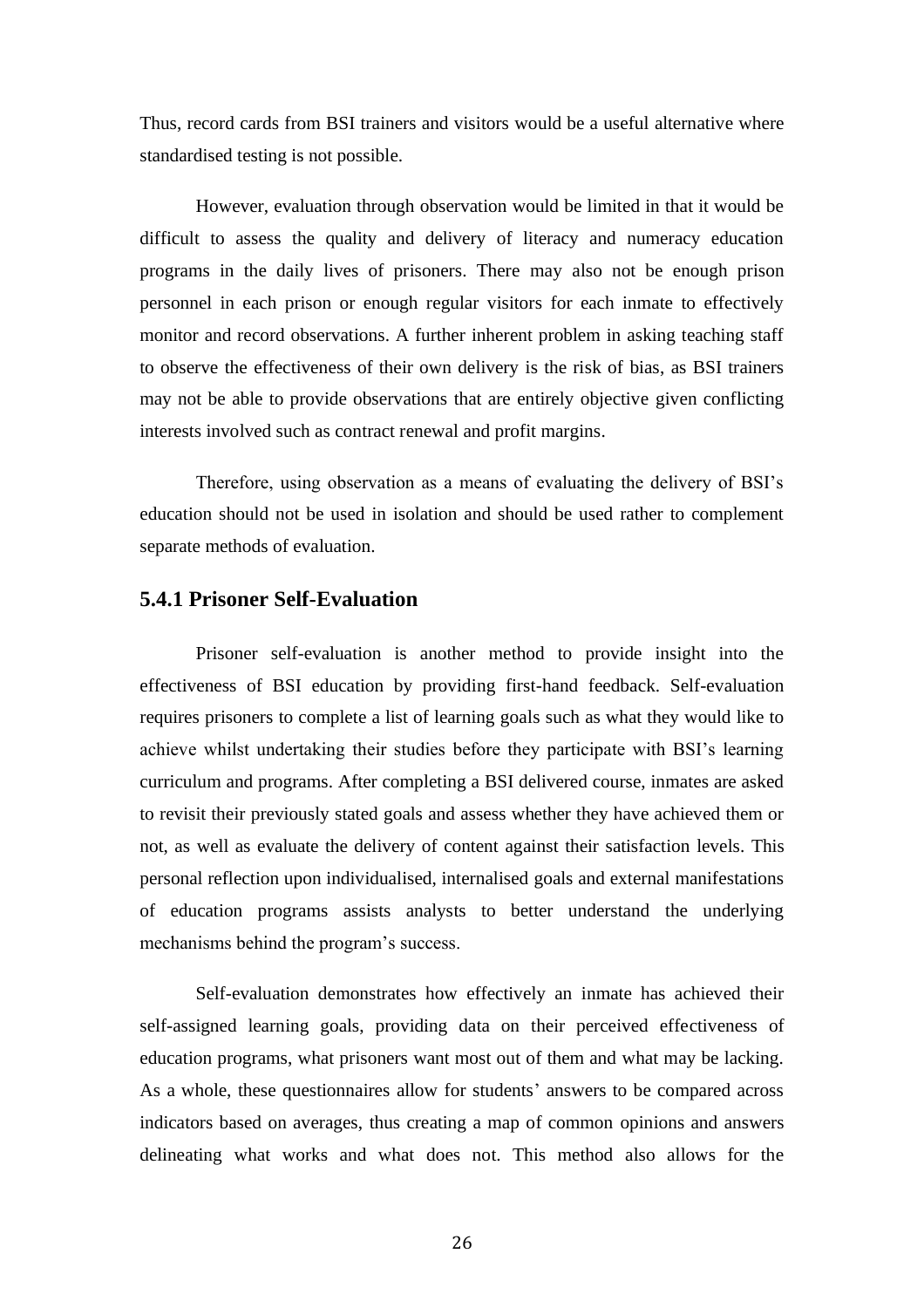environment and context of the student to be evaluated, not just the content of the lessons, meaning that student satisfaction and wellbeing are also taken into account. Delivery involves more than a curriculum, but also the environment in which the prisoners study. This is shown by the Learning Environments Evaluation Programme (LEEP)—the learning environments created by teachers are the most effective way to support the pedagogies, curriculum, assessment and organisational forms necessary to develop students' capacities.<sup>63</sup>

However, self-evaluation is entirely subjective, and hence for effective data to be obtained for evaluation, prisoners would need to be capable of analysing errors they may have made and their overall performance during the course. Questions would have to be specifically crafted to gain insight into academic performance, outcomes, delivery and other parameters, but as aforementioned, subjectivity may provide inaccurate or false data in the qualitative realm.

#### **5.4.2 Experience Based Questionnaire completed by incarcerated students**

A case study of prisoner self-evaluation can be found in Norway, where prisoners are given an experience-based questionnaire to analyse aspects of their leaning experience. <sup>64</sup> Respondents were asked questions regarding topics such as quality of education, motivation, workload, demand and learning strategies and problems that arose during education. They were also given statements in which respondents would indicate agreement on a scale of 1-5, scaling from 'completely disagree' to 'completely agree'. The questionnaire would be sent to all inmates above the age of 18 and would be voluntary.

Questions regarding workload and demands are important in assessing the appropriateness of the prescribed syllabus and the areas for its improvement. Applicable to our case, it is purported by one of the current BSI training staff that AEVTI staff preferred taking in students with the lowest level of knowledge.65 In effect, this inhibits other students who have completed the first level to progress on to the next level of the course until those who with the lowest level complete the first

<sup>63</sup> Learning Environments Evaluation Programme (LEEP), *[http://www.oecd.org/education/LEEP-](http://www.oecd.org/education/LEEP-Brochure-OECD.pdf)[Brochure-OECD.pdf](http://www.oecd.org/education/LEEP-Brochure-OECD.pdf)*

<sup>64</sup> Åge Diseth, 'Education of prison inmates: course experience, motivation, and learning strategies as indicators of evaluation' (2008) *An International Journal on Theory and Practice* 14, 3. <sup>65</sup> Justice Action Personal Correspondence.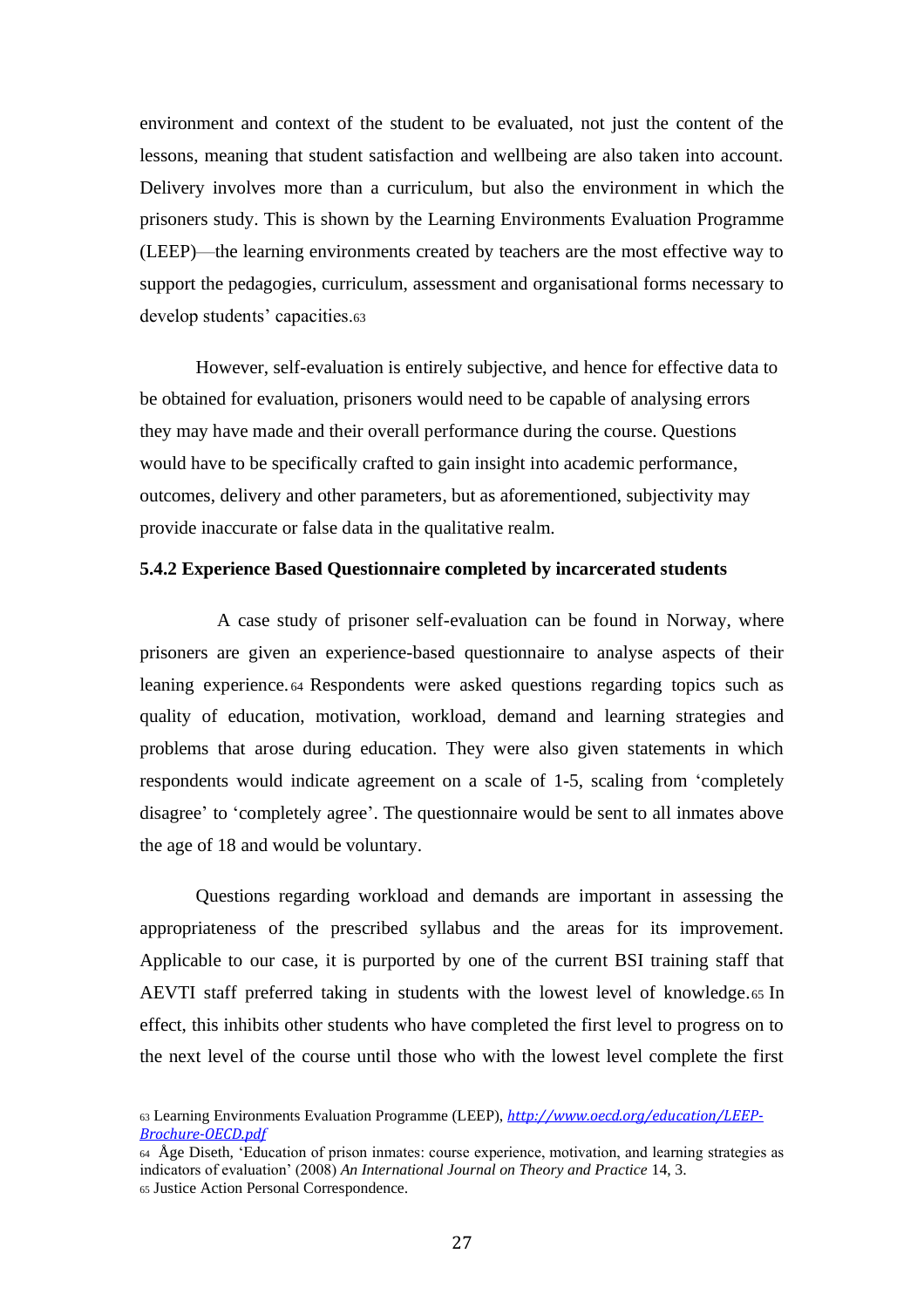course. It is also stated that AEVTI/CSI/BSI have insisted on having no mixed level classes, meaning that some slower students are rushed along whilst more advanced students are held back. <sup>66</sup> This could point to a case for better structuring of the curriculum to cater to different students' ability levels. Alternatively, separating classes according to ability is another avenue to ensure the education delivery system is well paced and caters to a number of different aptitude levels and maximises prime efficiency for the resources invested into the program.

In relation to questions regarding students' motivation and use of appropriate learning strategies, responses can be useful for determining the underlying ability of the students and identifying areas of improvement in the realm outside of the given curriculum and teachers performance. Putting a focus on the students themselves allows for respondents to reflect upon personal flaws, which may be amended with support from teachers or trainers in order for their learning experience to be stable and effective. In conjunction to this, questions relating to problems that may arise during education—such as transfers while serving sentence which result in a premature termination of the education program—allows for further areas of improvement that might not have been foreseen by authorities as a factor that contributes to the students' learning experience.

As questions both focus on the academic and social realms of prisoners who are being educated, the Norwegian questionnaire can be used as a model for a questionnaire for Australia's prison education. However, such a questionnaire can also involve evaluation of the past public education model, and the current private education model facilitated by BSI Learning.

#### **5.4.3 Feedback from Alumni**

Asking alumni to assess what they learned in prison and its positive or negative impact on seeking employment and other professional opportunities once they have left prison provides valuable insight into whether education provided in prison was delivered effectively. This qualitative feedback can be coupled with the following quantitative indicators used in a U.S. study that explored:

• The rate of recidivism

 $66$  Ibid.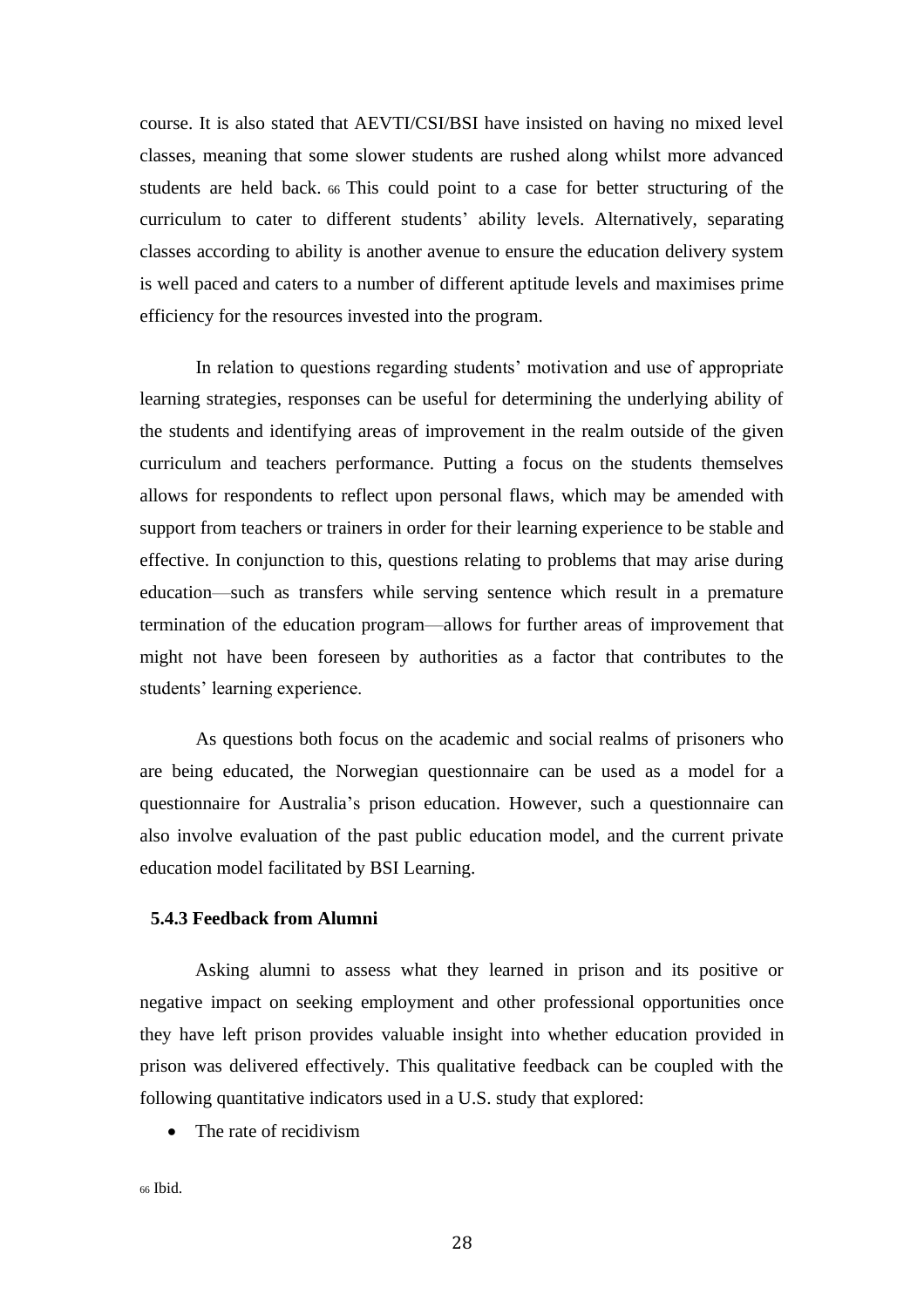- Student achievement
- Other Post-release outcomes not limited to:
	- o Post-release employment;
	- o Post-release earnings; and
	- o Post-release enrolment in educational institute.<sup>67</sup>

By assessing these measures derived from the alumni experience, facilitators of education programs are able to market their programs more appropriately by tailoring the structure and teaching resources of their lessons to prisoner needs. This invaluable input from prison education alumni in conjunction with ongoing feedback from current students, teachers and observers will ensure the continual growth and development of the prisoner education program and strengthen this alignment with restorative justice objectives.

# **6. An Evaluation of Education through the Basic Systems Model**

Formulated by Jaap Scheerens, Hans Luyten and Jan van Ravens, the basic systems model on the functioning of education aims to evaluate education through a more nuanced approach which identifies and acknowledges the large role that context plays.<sup>68</sup>

<sup>67</sup> Amanda Pompoco, 'Reducing inmate misconduct and prison returns with facility education programs' (2017) *Criminology & Public Policy* 16, 2. <sup>68</sup> Jaap Scheerens, 'Measuring educational quality by means of indicators' (2011) *Springer* 1, 1 [35-50].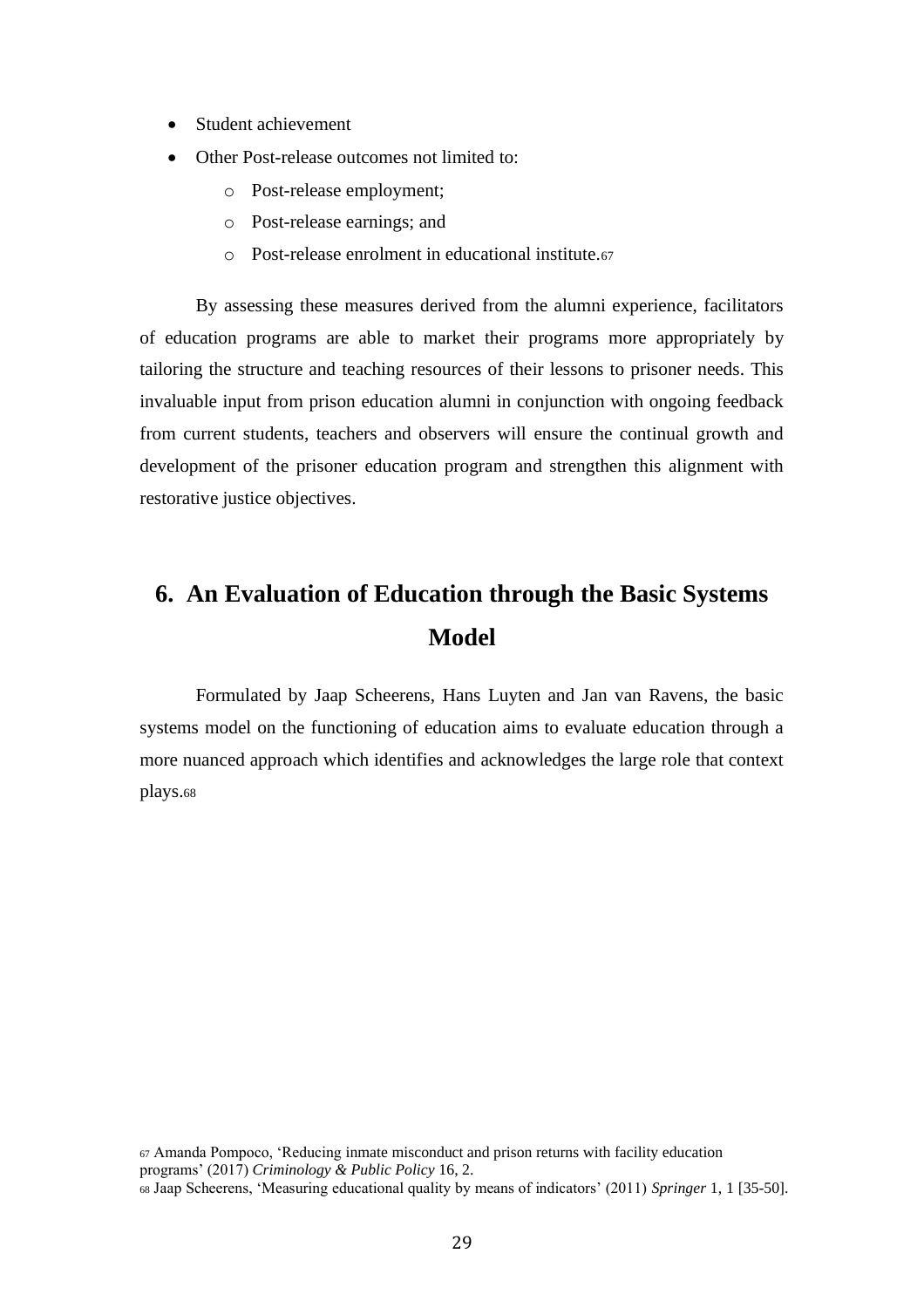

**Figure 1: Basic systems model on the functioning of education**

Within the overarching category of education, context is relevant to personal, local and societal spheres. On a personal level, context plays an integral role in one's general background as well as educational levels, socioeconomic status, gender, ethnicity and parental background. This is then coupled with the local and societal, as different cultural experiences lead to different methods of understanding or interpreting knowledge. Physical discrepancies, such as a lack of teachers also influence the quality of education that prisoners receive.

Overall, this affects the input, process and output of the basic systems model, as demonstrated in the figure above. Input relates to the pre-conditions of the education process on a human, financial and material level, which in the case of the privatisation of prison education in NSW means the amount of trainers, resources such as classrooms and technology and educational material that BSI Learning have made available. Additionally, it also refers to the educational level of students—in this case incarcerated people in NSW prisons. According to a 2016 Community Justice Coalition report, two out of three prisoners in NSW struggle with language, literacy and numeracy and are either at or below the standards of a Certificate II level in the Australian Skills Quality Authority (ASQA) framework. <sup>69</sup> This is also particularly relevant, since the requirements for RTOs under subsections 185(1) and 186(1) of the *National Vocational Education and Training Regulator Act 2011* state

<sup>69</sup> Community Justice Coalition, 'Prisoner Education NSW 2016', (2016)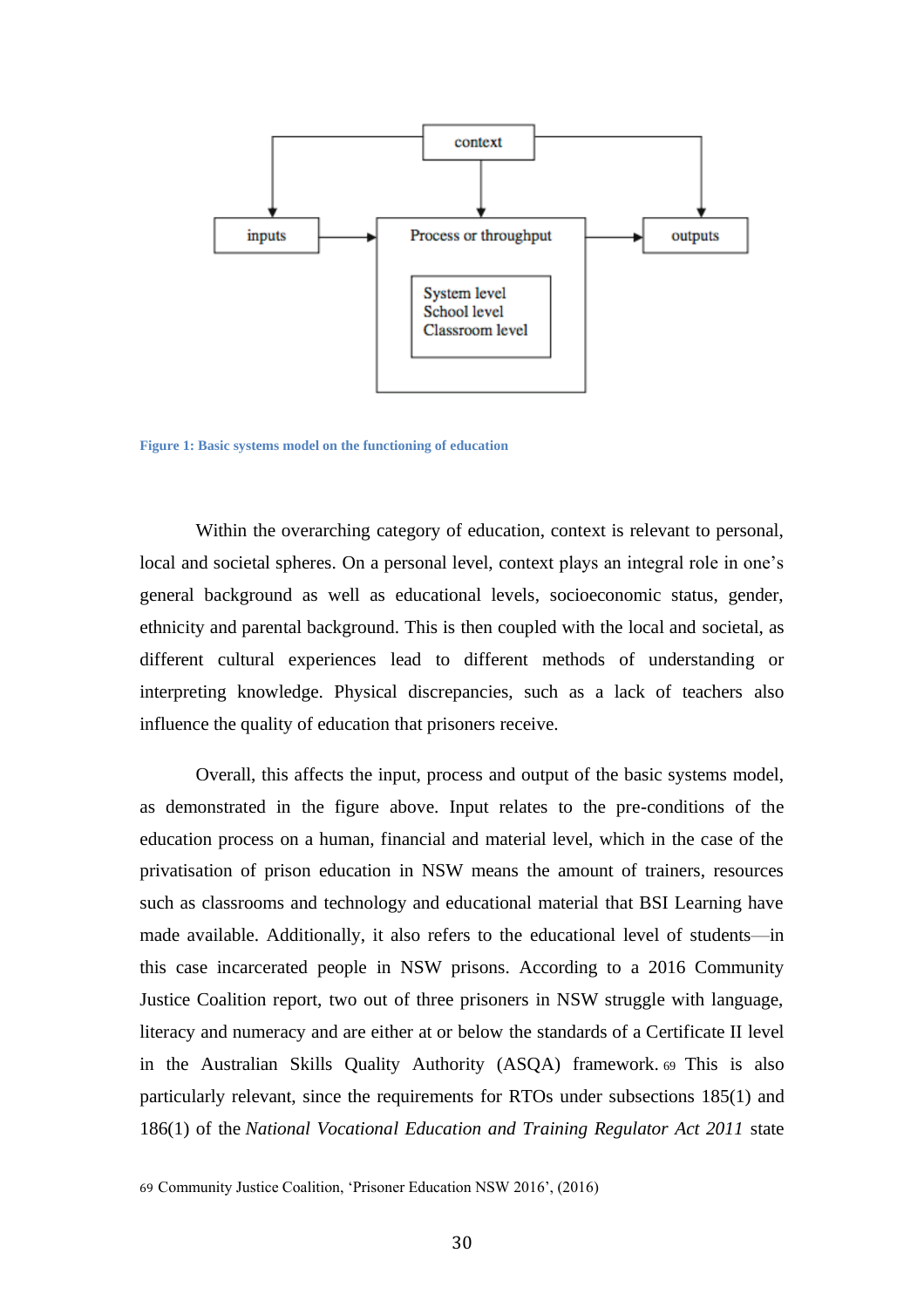that the education provided must be determined in regards to "the existing skills, knowledge and experience of the learner".<sup>70</sup> This correlates with the input aspect of the Basic Systems Model.

Following the stage of inputs, the process stage encompasses the delivery of educational programmes, activities and services. Indicators of process have been detailed to be extremely useful when evaluating the quality of education.<sup>71</sup> Indicators of process includes factors such as the teaching time per subject, total hours of instruction per year, opportunity to learn, level of autonomy in decision making in education, the conduction of formal examinations, degree of categorisation and formal streaming, the evaluation capacity of the system, the magnitude and diversification of an educational support structure in a country, the division of private, government dependent and public education systems, incentives based policies to boost performance and the degree to which school choice is free.

These all lead to the outputs stage, in which there are direct outcomes from gaining education. Such indicators can be found with results from assessments or examinations, as well as other means such as graduation and completion rates, dropout rates and class repetition rates. <sup>72</sup> Another output indicator that could be specifically used in the case of prisoners in NSW and the quality of education they would be receiving, would be to analyse the correlation between certain education programs and the rate of recidivism, as well as post-release employment rates.

Relative to the various outlines stated within this report, the Basic Systems Model's overarching context involves that of incarcerated people in NSW prisons. The consequent inputs now included within the NSW prison education system are the Certificate IV 'trainers' hired by the private organisation BSI Learning. The process involved follows a classroom-style educational approach within the prison system. Finally, the outputs are currently measured via the quantitative count of incarcerated individuals that are completing a prison standard of education. The objective, however, is to measure the educational outputs of these incarcerated individuals using

<sup>70</sup> *National Vocational Education and Training Regulator Act* 2011 (NSW) s1.2.1

<sup>71</sup> Denise Chalmers, 'Teaching and Learning Quality Indicators In Australian Universities' (2008) *Programme on Institutional Management in Higher Education*

<sup>72</sup> Jaap Scheerens, 'Measuring educational quality by means of indivators' Springer 1,1.